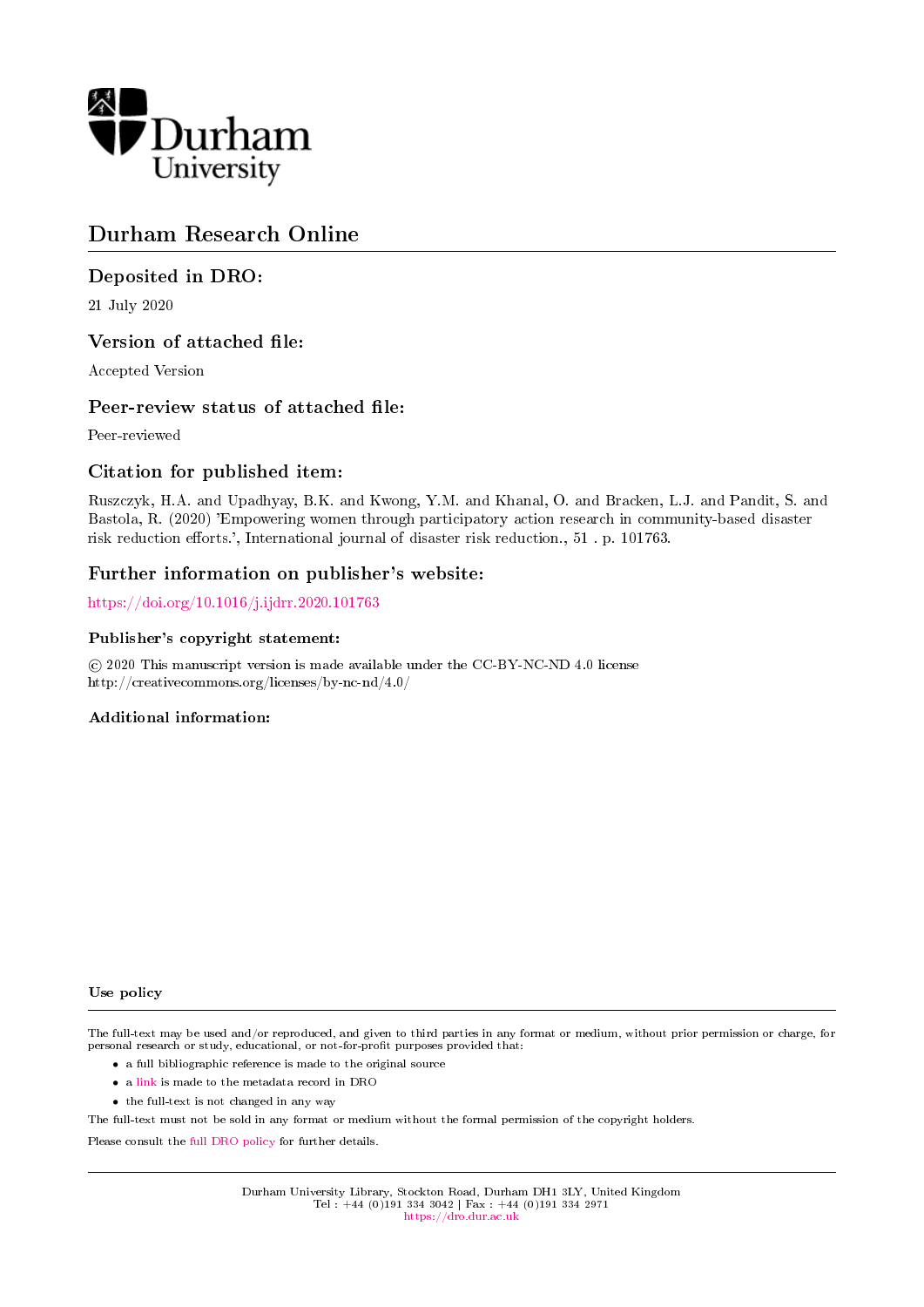#### Empowering Women through Participatory Action Research in Community-Based Disaster Risk Reduction Efforts

Co-authors

Hanna A. Ruszczyk, Bijay Krishna Upadhyay, Yim Ming (Connie) Kwong, Omkala Khanal, Louise J. Bracken, Sushil Pandit and Rajat Bastola

### *Abstract*

The role of women in community-based disaster risk reduction efforts (CBDRR) is an area of limited academic research and continues to be a thorny issue for policy and practice. This research paper describes a comparative case study of participatory action research (PAR) in CBDRR conducted in one rural and one urban tole (neighbourhood) of Kathmandu Valley, Nepal. PAR is not a method, rather it is a set of principles guiding research. The "Empowering Women through CBDRR" PAR was motivated by the National Society for Earthquake Technology-Nepal's (NSET) desire to learn how to effectively empower women in disaster risk management on a local level and to enhance resilience to everyday hazards and risks as well as earthquakes. The hazards identified by residents in rural Bhainse were the supply of drinking water and landslides while the supply of drinking water and earthquakes were the perceived hazards in urban Tajhya Tole. The small-scale mitigation activities chosen and implemented by the female led disaster management committees in partnership with the local authorities and NSET addressed everyday risks (fire) that were important to the community or were related to livelihood concerns (landslide and drainage pipe). While there is clear evidence of women's empowerment and capacity building, sustainability of initiatives is particularly dependent on the commitment of local authorities to incorporate the initiatives into local policies and actions. A gap remains between aspirations to practice empowerment of women and implementation. In many ways, 'doing' empowerment remains problematic in CBDRR.

*Keywords*: Participatory Action Research, CBDRR, Empowerment, Gender, Nepal,

### **1. Introduction**

Donors, international non-governmental organisations and non-governmental organisations (NGOs) have become an essential component in the evolving disaster risk reduction (DRR) context (Benson, Twigg, & Myers, 2001). This has resulted in a specific DRR governance landscape, in which the broader neoliberal agenda has shaped the political and institutional contexts, as well as shaping power relations among different stakeholder groups (Jones, Oven, & Wisner, 2016). With the presence of various stakeholder groups and interventions of both state and non-state actors, the forms of power – political, economic, cultural – and their interaction with one another have become more complex. This has led to questions of the interplay of power and knowledge, and how such interplay could influence vulnerability and capacity in risk governance (Gaillard, Fordham, & Sanz, 2015; Jones et al., 2014; Ojha et al., 2009). This also leads to further questions of how to bridge knowledge to action at different levels (Gaillard & Mercer, 2012).

The role of women in DRR efforts on a local level has been insufficiently interrogated by academic literature and continues to be a thorny issue for effective policy and practice. Moreno and Shaw (2018) contend that gender mainstreaming in response to disaster is still in its infancy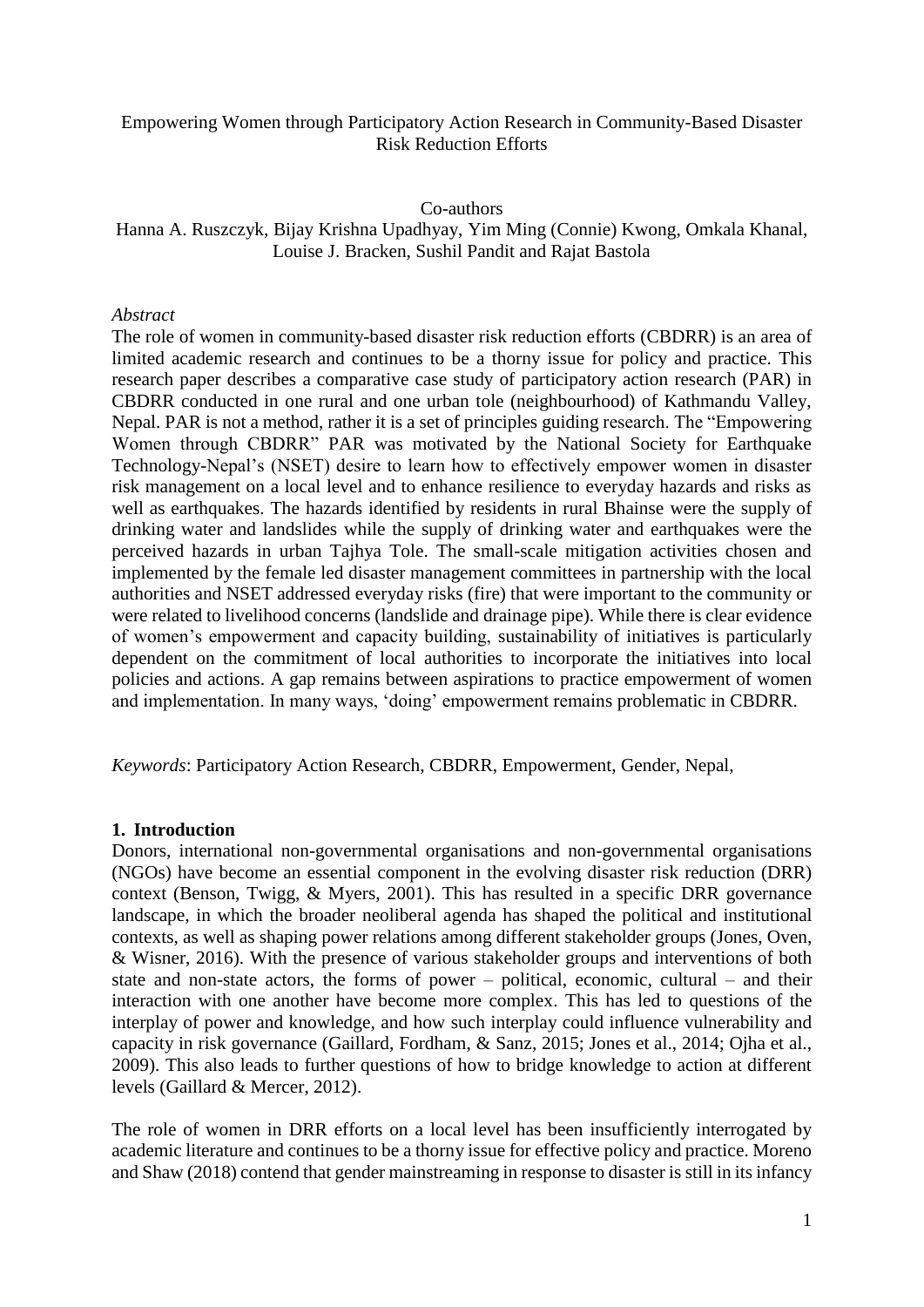in disaster literature due to a lack of theoretic analysis of gender and complex power relationships within societies (UN Women, 2016). Furthermore, Ramalho (2019a) has seen slow progress in addressing gendered needs and interests both in scholarly discussion and in practice. How to empower women and the communities they live in remains a challenge<sup>1</sup>. To explore how to do this more effectively, Participatory Action Research (PAR) as an approach was utilised to conduct this research. PAR is not a method, rather it is a set of principles for designing, conducting, analysing and acting on emerging research (Pain et al, 2011). It exists in tension between theory and practice because it attempts to perform both research and action (Brun, 2009).

The words "participatory action research" highlight respectively that the research subjects are full *participatory* partners in the work of trying to solve a problem, *action* required to solve the problem needs to arise from the collaboration, and lastly, *research* is being (co)produced (Kelman et al, 2011). PAR involves different phases including planning, action, reflection, and evaluation (Kindon et al, 2007). The "Empowering Women through Community Based Disaster Risk Reduction" (CBDRR) participatory action research initiative was motivated by the National Society for Earthquake Technology-Nepal's (NSET) desire to learn how to more appropriately and effectively empower women in disaster risk management on a local level and to enhance resilience to everyday hazards and risks as well as earthquakes.

NSET is a non-profit organization working on DRR with a special focus to earthquake risk management since 1994. Bringing national policies and governance effort to the last mile by providing evidence to link science and technology to people in order to reduce vulnerabilities and save lives is the guiding philosophy of NSET. It has been supporting the Government of Nepal at all levels in formulating policies, plans as well as guidelines related to DRR. NSET is currently supporting 50 municipalities in implementing national building code as well as providing technical input to 30 municipalities spread over four districts in the reconstruction of private houses destroyed by 2015 Gorkha Earthquake. NSET has been also assisting in urban regeneration, retrofitting of schools and buildings affected by Gorkha earthquake. It works in the field of capacity building of masons and engineers in earthquake resistant construction. Another major work of NSET has been assisting the municipalities to formulate and implement Local Disaster and Climate Resilient Plan. Through this PAR, NSET wanted to attempt a responsible and ethical research agenda exploring an area where they were lacking sufficient knowledge.

This research paper describes a comparative case study of PAR in CBDRR conducted in one rural and one urban tole (neighbourhood) of Kathmandu Valley, Nepal. It examines how a national organization attempted to learn how to collaborate with and empower women in disaster risk management on a local level. The format of this research paper is as follows: First we present a literature review of gender and disaster, DRR in Nepal after 2015, CBDRR, as well as DRR and everyday risks. Then the methodology utilised is described including a description of the two small communities (one urban - Tajhya and one rural - Bhainse) where the PAR 'Empowering Women through CBDRR' initiative was carried out. The findings are presented regarding the results of the risk perception survey and the implementation of smallscale mitigation interventions. The discussion follows which focuses on evidence of women's empowerment and capacity development, the CBDRR relationships between local authorities and residents. Finally, the sustainability of initiatives is considered.

1

<sup>&</sup>lt;sup>1</sup> This paper discusses "women's" empowerment and does not sufficiently address gender issues where power require more analysis.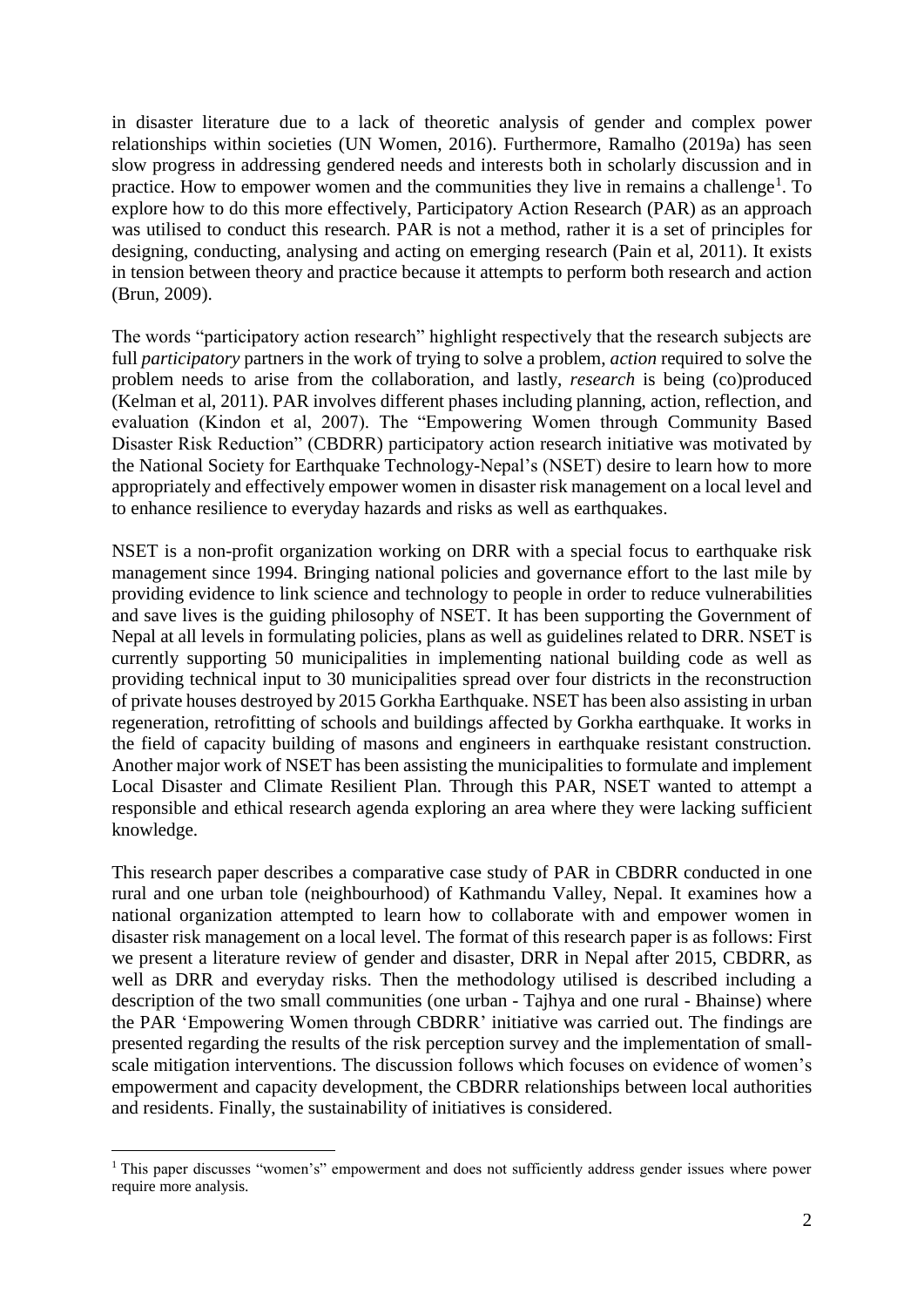### **2. Literature review**

### 2.1 Gender and disaster

Dual themes predominate in disaster literature – women as vulnerable or capable in relation to the environment, with limited research in the interaction between this problematic binary (Moreno & Shaw, 2018). Vulnerability studies often portray women as passive and helpless victims who lack agency (Bradshaw & Fordham, 2014), a portrayal supported by evidence that women are more vulnerable to hazards than men (Dhungel & Ojha, 2012; Drolet et al., 2015; Horton, 2012). However, it is important to note that their vulnerabilities are related to preexisting social inequalities in terms of restricted access to assets (physical, financial, human, social and natural) and unequal power relations which undermine their capacity to respond (Bradshaw & Fordham, 2014).

Gender and disaster literature emphasize that women are not subordinate or passive recipients of aid but rather are active agents (Gaillard, Fordham, & Sanz, 2015; Moreno & Shaw, 2018). Furthermore, the capacities of women are rarely recognised in policies and practices of DRR, resulting in further marginalisation (Enarson & Chakrabarti, 2007; Bradshaw et al., 2017). This "underrepresentation of women in disaster research and policymaking becomes important when initiatives are developed in the area of service provision" (Rushton et al, 2020; p. 2).

Women are often excluded from disaster risk reduction efforts due to various factors that perpetuate patriarchal systems (Bradshaw, 2013). In Nepal, there is a complex set of intersectional<sup>2</sup> factors such as caste, gender, age, marital status, educational attainment amongst other factors which manifest themselves in social norms that limit women to speak on their own behalf and constrain their access to external agencies offering assistance, high levels of illiteracy, and restricted access to and control over financial resources (Yadav, 2019). These factors have resulted in women in Nepal having minimal opportunities to participate in disasterbased communal activities and decision-making processes (Thapa & Pathranarakul, 2019). While there are many examples of women's informal community involvement in disaster reduction in Nepal, they continue to be excluded from formal planning and decision making (Jha, no date). In parallel to this, women's responsibilities in post-disaster situations have tended to increase since they are responsible for their children, the elderly family members living at home, household belongings and livestock in times of crisis. All of these responsibilities suggest that additional demands on their time is an issue to be considered in research, policy and practice.

# 2.2 Disaster risk reduction in Nepal after 2015

Nepal is among the 20 most disaster-prone countries in the world. Situated in the middle portion of the Hindu Kush Himalayan region, a high seismic risk zone, it is highly susceptible to earthquakes, ranked 11th in the world in terms of vulnerability to earthquakes (MoHA, 2018). Other natural hazards are also frequent, such as flooding and landslides due to its rugged topography and prevalence of flood-prone rivers, both of which occur annually during the summer monsoon, and the latter of which occurred in the thousands during the major earthquake of 2015 (Kargel et al., 2016) and in subsequent years. Hazards including floods, landslides, windstorms, hailstorms, fires, earthquakes and glacial lake outburst floods pose a risk to 80% of Nepal's population (MoHA, 2018).

<u>.</u>

<sup>2</sup> For a detailed analysis of intersectionality, please read Crenshaw (1989).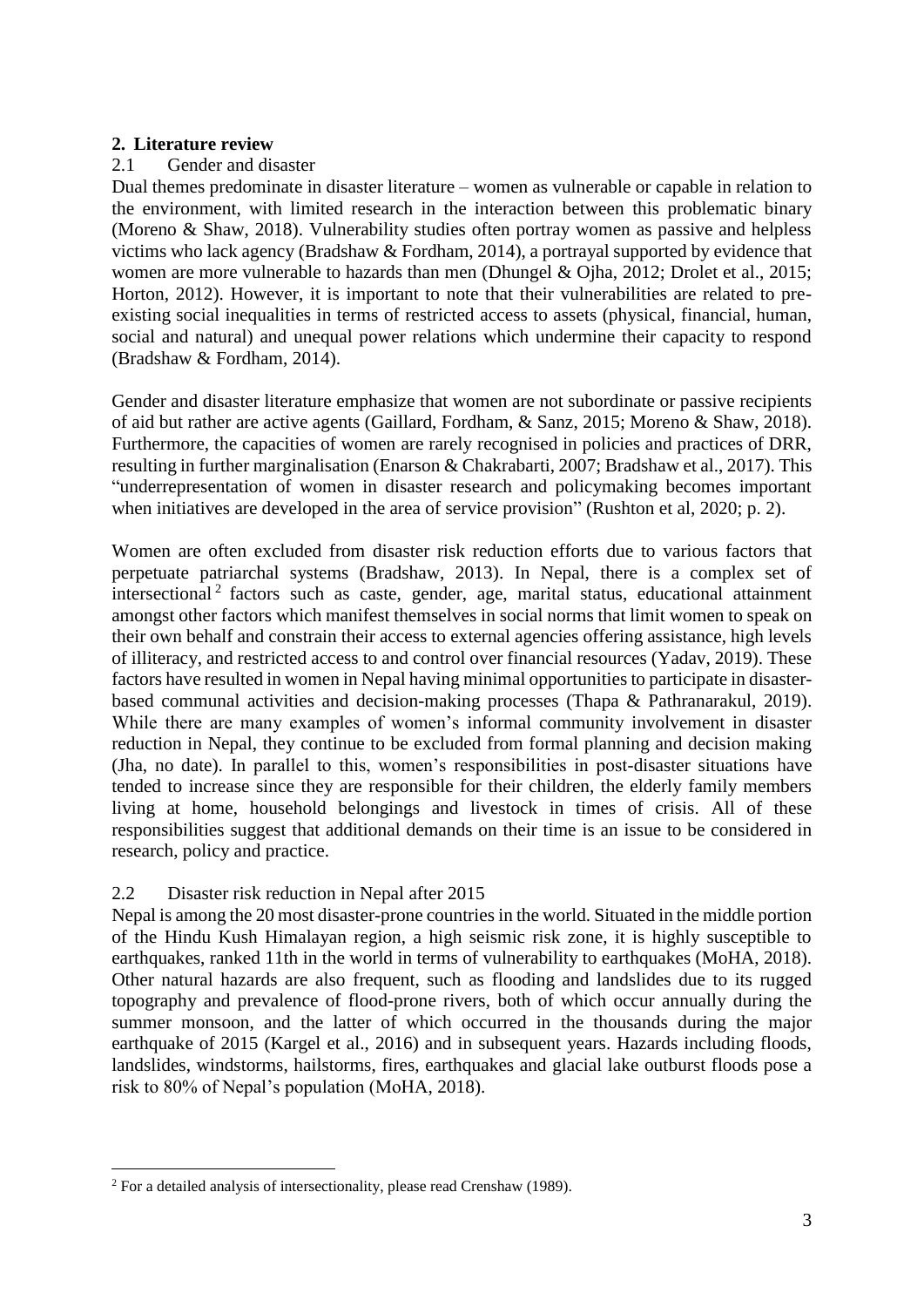The country has been divided into seven federal provinces after the promulgation of its new constitution through its Constituent Assembly in September 2015 (only five months after the Gorkha Earthquake). Key legislation governing disaster management from 1988, The Natural Disaster Relief/Calamities Act of 1988, has been replaced by the Disaster Risk Reduction and Management Act of 2018. The constitution of Federal Nepal 2016 has provided full authority and responsibility to conceptualise, formulate and develop Disaster Risk Reduction Plans, including implementation to all of the new 753 local authorities in the seven provinces. These municipalities comprise 6 metropolitan cities, 11 sub-metropolitan cities, 273 urban municipalities and 460 rural municipalities. Each of the local governments is further divided into 6-32 small units called wards. There is a total of 6,743 wards throughout Nepal (mofaga.gov.np, 2020). These wards are the lowest unit of local government and are led by a ward chairperson and elected four members. There are marked differences in terms of institutional capacity between urban and rural municipalities as well as municipalities that existed before 2014 (Ruszczyk, 2020). The wards engage with their residents on an informal neighbourhood level called the *tole* which is comprised of 50-100 households.

Most of the newly elected local governments already have prepared a DRR policy (at least on paper) following federal government formal documents and guidelines; they have formed disaster management committees and established a disaster fund in their respective municipalities and wards. Many local authorities lack the technical expertise to implement their DRR plans. Some of the municipalities have also begun to formulate and implement joint Municipal Level Disaster and Climate Resilience Plans. The reality is becoming clearer for the newly elected local authorities regarding their responsibilities and as important, with their newly significantly increased financial resources, local authorities are now empowered to implement projects at a local level. In this new governmental and legal environment post 2017-  $2018<sup>3</sup>$ , all these factors are creating an opportunity for DRR initiatives to be embedded and mainstreamed at the municipal level throughout the country.

Thapa & Pathranarakul's research on gender inclusiveness in disaster risk governance post Gorkha Earthquake is highly informative. They found that "there is virtually no formal channels for women in the community to participate actively in the disaster risk management planning and programs" (2019, p.213). Regarding the effects of gender relations in society (power and access to control over resources) and whether it creates a barrier for women to participate actively outside their house, they found that 67% of respondents (n=199) either did not know or thought gender relations have no impact on participation in disaster risk management. In Kathmandu valley, Thapa & Pathranarakul found there were no "platforms where women could participate in and contribute to help the community in the post-disaster environment" (Ibid, p.215).

# 2.3 CBDRR

<u>.</u>

Globally, a community-based approach to DRR has emerged and become common in the past three decades (Maskrey, 1989; Blaikie et al., 1994). Central to CBDRR is the principle of participation (Shaw, 2012). To make disaster management effective, local communities must be supported and enabled to analyse and evaluate their hazardous conditions, vulnerabilities as well as capacities with the bottom-up approach typified CBDRR (Delica-Willson, 2005; Shaw, 2012). This is shown in growing attention to the role local actors play in DRR and more specifically CBDRR (Davis & Alexander, 2016; Hewitt, 2009; IFRCRCS, 2015; Luna, 2014;

<sup>&</sup>lt;sup>3</sup> Municipal elections were held in 2017 (the first in two decades) and provincial elections were held in 2018.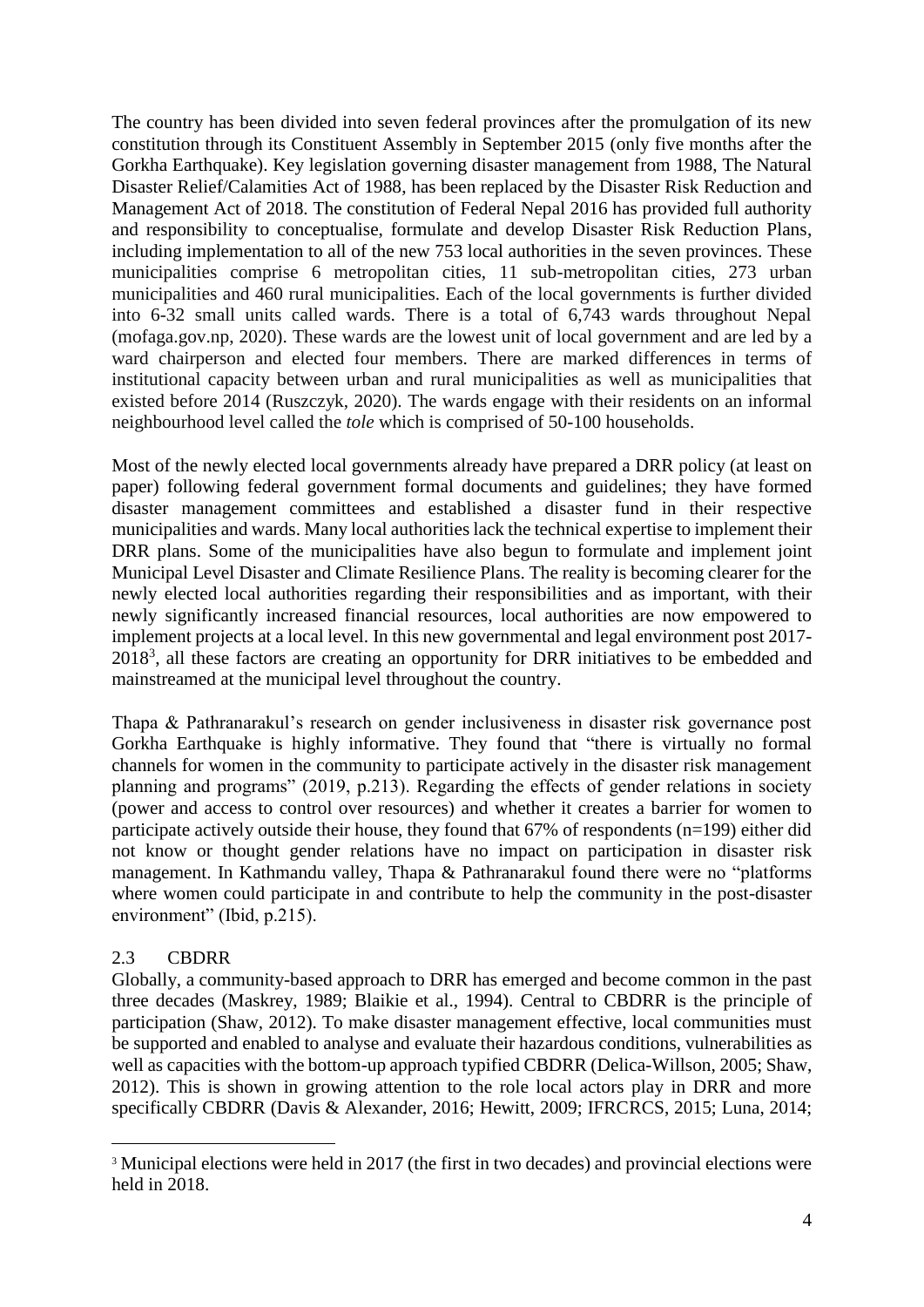Rolsted & Raju, 2019). The ideal scenario is promoting local ownership to development and management projects based on local people's capacities with the contribution of external expertise (Heijmans, 2004). In this case, communities are considered resourceful people where their voices can be heard and their rights to participate acknowledged (Wisner, Gaillard, & Kelman, 2012). CBDRR is also believed to strengthen social cohesion and cooperation within the community and build confidence of individuals, households and groups (Shaw, 2012).

Although CBDRR makes it possible to improve the position of vulnerable people by attempting to address the root cause of their vulnerability and by acknowledging their fundamental right to participate, what tends to be neglected is the power hierarchies and relations that contribute to vulnerability and the existing stereotyped gender roles that may hinder creating spaces for women's empowerment (Ramalho, 2019b). How to build and strengthen those capacities and confidence remains problematic (Rolsted & Raju, 2019). In Nepal, Rolsted and Raju have argued that "there are strong capacities in social capital, in local organisations such as youth groups, mothers' groups and scouts and in the ritual activities that are embedded in a community, but that these capacities are not sufficiently recognised" (2019, p. 4). This is similar to Ruszczyk's findings (2014) of women's groups in the Newari community located in the core area of Lalitpur, Kathmandu Valley and the significant role they play in educating women and their families about everyday issues such as health and more disaster related issues such as how to reduce the impact of earthquake risk in homes.

CBDRR interventions also often struggle with sustainability or leaving a legacy behind when the NGO project finishes (Izumi & Shaw, 2012; Shaw, 2012). Sustainability is dependent on whether the project design facilitates the transfer of project ownership to appropriate parties, and on the resources and commitment of local authorities to incorporate those initiatives into policies to ensure their sustainability. In Nepal, Oven et al. (2017) reviewed the effectiveness of the United Nations led Nepal Risk Reduction Consortium's (NRRC)'s CBDRR projects. This comprehensive report highlights the significance of addressing everyday needs in both rural and urban areas. They also found evidence for the importance of linking livelihood strategies of individuals to DRR initiatives on a local level.

# *2.4 DRR and everyday risks*

In the 2014 World Disasters Report, the concept of risk was discussed: "Risk is itself culturallydefined… [resulting in] the problem that DRR organizations sometimes have a different definition of risk from those of the people affected" (IFRCRCS, 2014, p. 14-15). Positioning a multi-perspective approach to risk suggests broadening the range of perceptions and definitions of risk based on different groups of residents. Otherwise the risks that are actually managed through policy and practice result in excluding certain voices (Ruszczyk, 2019). Research from Bolivia (Sou, 2014), Nepal (Ruszczyk, 2017) and from the Philippines (Ramalho, 2019a) argue for directing greater attention towards "everyday" rather than "exceptional" risks. Framing disasters associated with natural hazards as destructive natural phenomena continues to veil the socio-cultural construction that generates exposure and vulnerability to disaster risk (Lavell & Maskrey, 2015). It has also relied on centrally administered, technocratic solutions designed and controlled by 'expert' knowledge networks that are usually male-dominated and/or Western-based (Bankoff, 2003). Such constructions render local values and perspectives invisible (Bankoff, 2004; Hewitt, 1997). Furthermore, global discussions of risk in the Global North do not necessarily reflect the range of risks and tend to overlook the perception of risks at the local level in the Global South (Ziervogel et al., 2017; Ruszczyk, 2018; Ramalho, 2019a). Directing attention to everyday risk also speaks to the possibility of sustainability in DRR efforts.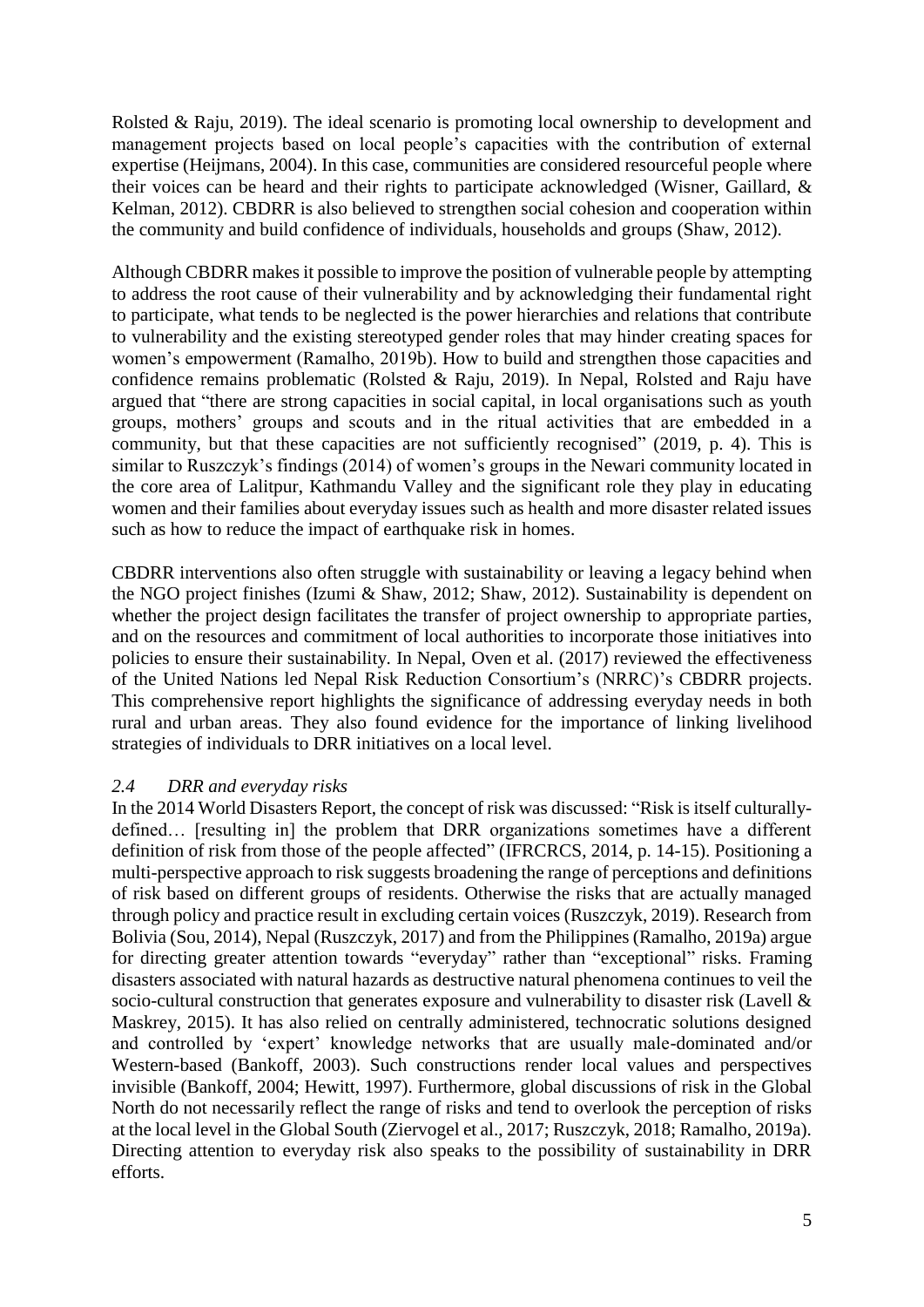# **3. Methodology**

# 3.1 PAR Initiative

PAR involves working with local people to understand the current situation and to then develop people's capacity to organise and collectively act (McCall & Peters-Guarin, 2012; Brun, 2009). The PAR initiative was led by NSET's Community Based DRM division director, community mobilisers (female and male), geologist, an independent Nepalese researcher who conducted the follow up interviews eight months after the participatory action oriented research was completed, and three UK academics who supported the overall initiative and led on the academic writing. The emerging analysis of the PAR was a joint effort combining NSET experts, the independent social science Nepalese researcher and UK human geographers.

The fieldwork for the PAR initiative was led by NSET and was comprised of two distinct periods over 19 months: the first fieldwork occurred during an eight-month period between May 2018 – January 2019. During this time, the scoping trips to choose the municipalities and specific wards to be involved, the risk perception survey, the awareness raising activities and the implementation of two small-scale mitigation interventions took place. The second distinct fieldwork period was in September 2019 during an independent social science researcher investigated the emerging impact and lessons learnt of the PAR.

# 3.2 Sites for PAR

<u>.</u>

This PAR initiative was implemented in two different locations in Kathmandu Valley – one urban and one rural, each with a geographically contained community of 50 to 100 households. NSET selected the two communities based on the following criteria: firstly, presence of at least two hazards in the local area; secondly, historically limited number of DRR projects implemented in the area; and thirdly, presence of local support from the local authority and residents for one mitigation activity to be jointly financed and implemented. The PAR was initiated in two communities: rural Bhainse Ward No.3, of the Bagmati Gaupalika<sup>4</sup> and urban Tajhya Tole Ward No. 21 of the Lalitpur Metropolitan City (Fig. 1).

<sup>4</sup> *Gaupalika* refers to a rural municipality which is a newly formed administrative division in Nepal after 2017.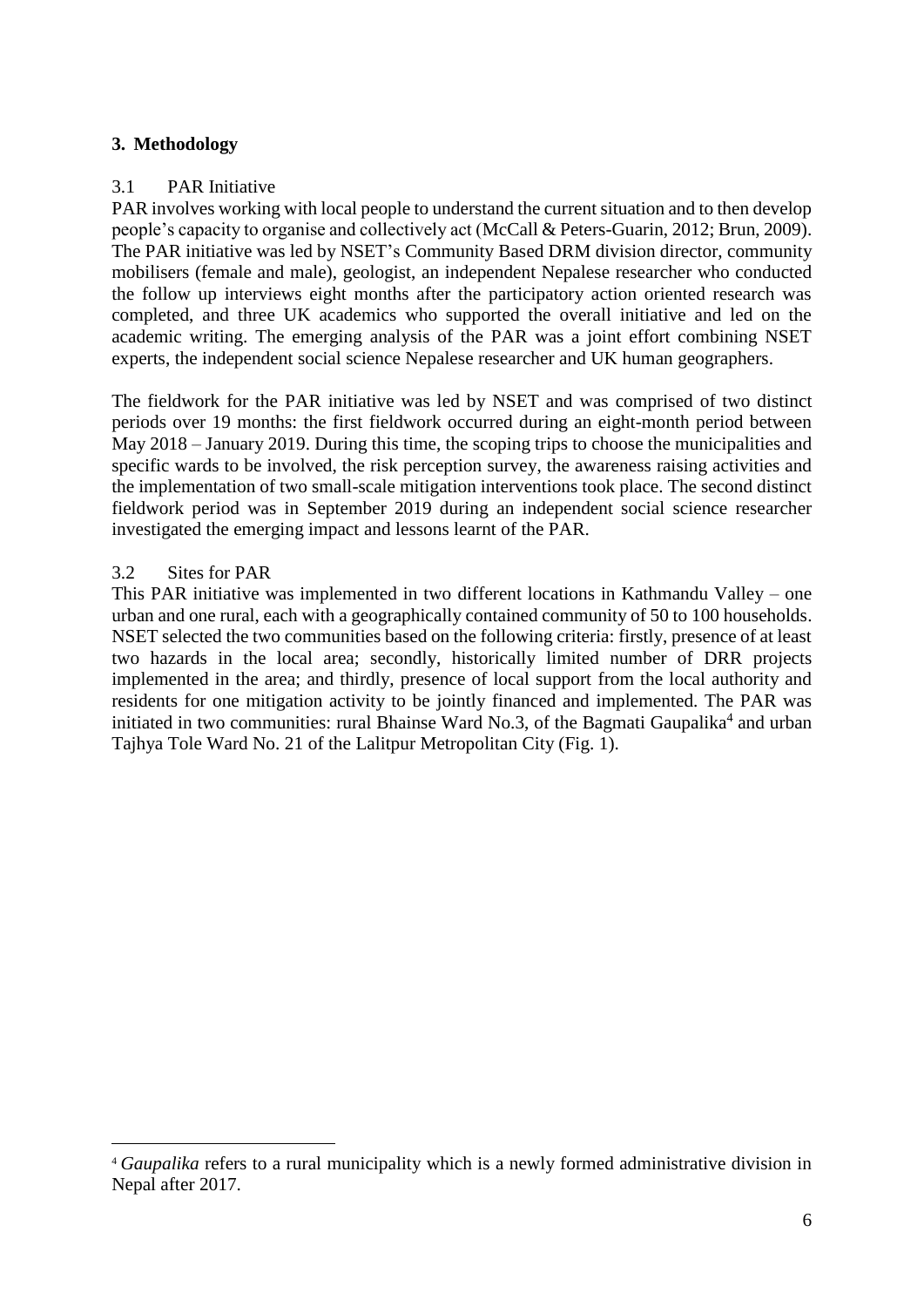

Figure 1 Locations of Bagmati Gaupalika and Lalitpur Metropolitan City Source: NSET (2019)

### 3.3.1 Rural Bhainse

Bhainse Ward No.3, Bagmati Rural Municipality is located in the hilly terrain of South-East Kathmandu Valley (Fig. 2). Before 2017, this was a Village Development Committee but now it is a ward of a municipality, one of the 753 local governments in Nepal. The ward is the lowest level of political unit within a municipality. To be precise, Bhaine is one of the settlements in Ward Number 3 of Bagmati Municipality. Bhainse is comprised of 40 households from various ethnic groups including the high caste Brahmin, Chetri, Magar and Dalits with a total population of 200 residents. Agriculture is the main source of income for the households. Residents sell vegetables, milk and poultry products. A few residents are employed by the government and some are teachers. The landscape is very problematic for the residents; the ridge of the mountain containing Bhainse Village has steep slopes towards the east and west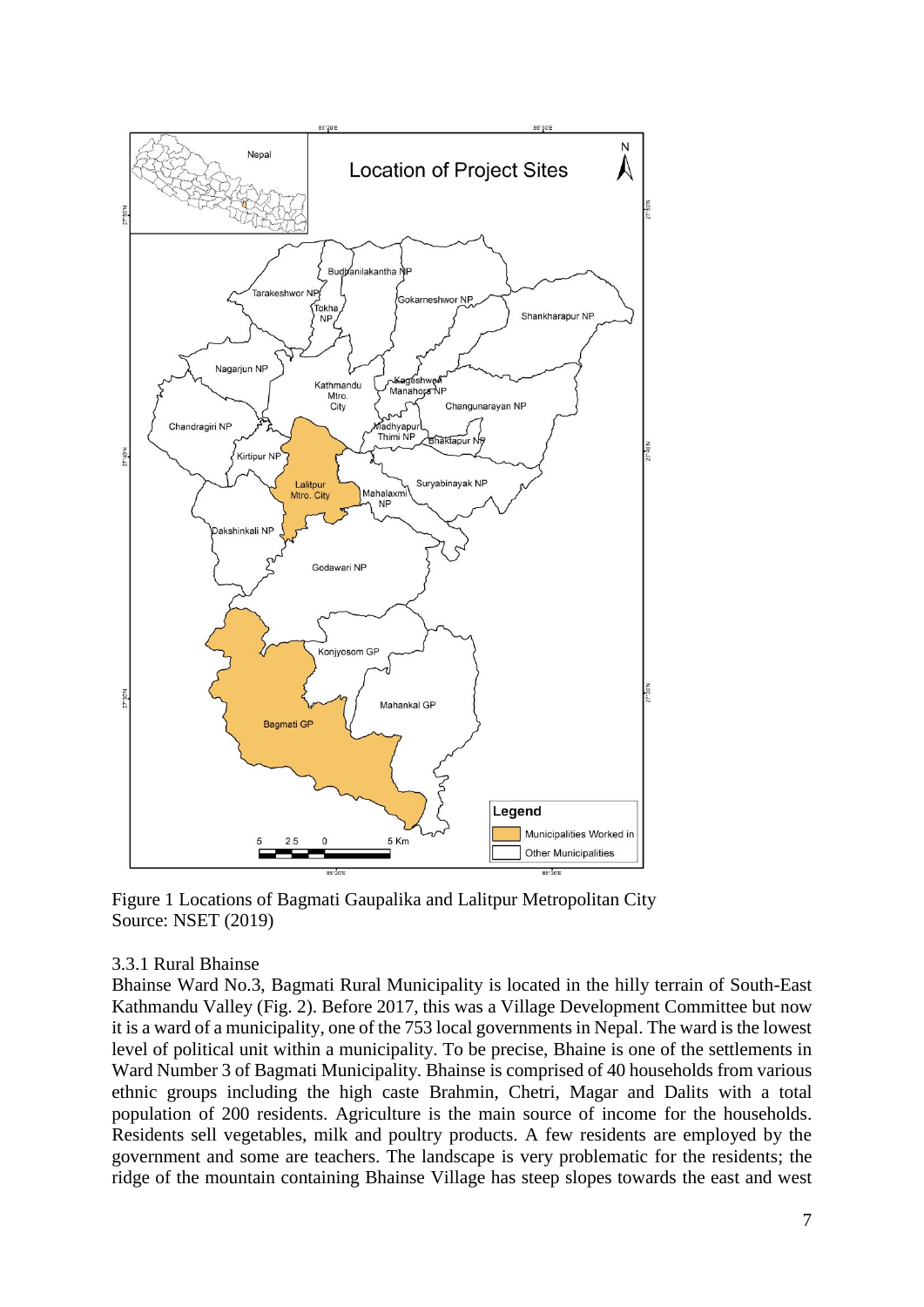making it vulnerable to flooding and landslides. Bhainse is also highly vulnerable to earthquakes as are most parts of Nepal. Neither the government nor NGOs had any programmes related to DRR until after the 2015 Gorkha Earthquake in Bhainse. This earthquake affected all the existing buildings and most of them were demolished beyond repair. Three years later, most buildings were either under construction or almost completed when this research began in 2018. Reconstruction of buildings after the 2015 Gorkha earthquake has been the only DRR intervention in Bhainse. The heterogenous rural community also experienced frequent flash floods and small landslides in the past. The female residents were self organising in a financial cooperative and they expressed a desire to enhance their skills through this action research.



Figure 2 Bhainse Ward Number 3 of Bagmati Rural Municipality Source: NSET (2019)

### 3.3.2 Urban Tajhya

Tajhya Tole in Ward No. 21 which is part of Lalitpur Metropolitan City (Fig. 3) is a historically "core" area of an old urban settlement with 80 households in the former Karyabinayak municipality. Tajhya means "large window" in the indigenous Newari language. The compact core settlement of 330 persons living in 80 multi-generational households belong to Newars, one of the ethnic groups which are the traditional inhabitants of Kathmandu Valley. Most of the people in Tajhya are engaged in cottage industries such as carving or timber, working as gold smiths as well as working with agriculture. Ward number 21 has conducted a series of awareness and training programs related to CBDRR over the past decade. A Local Disaster and Climate Resilient Plan based on a vulnerability and capacity assessment was supported by Nepal Red Cross Society (NRCS) along with NSET and other DRR organisations to the then named Karyabinayak Municipality. Implementation of the plan was about to begin when the 2015 Gorkha Earthquake occurred. Most of families during this PAR were struggling to reconstruct their houses which were heavily damaged by the 2015 Gorkha Earthquake. The earthquake has damaged most of the houses beyond repair. Since 2017, the political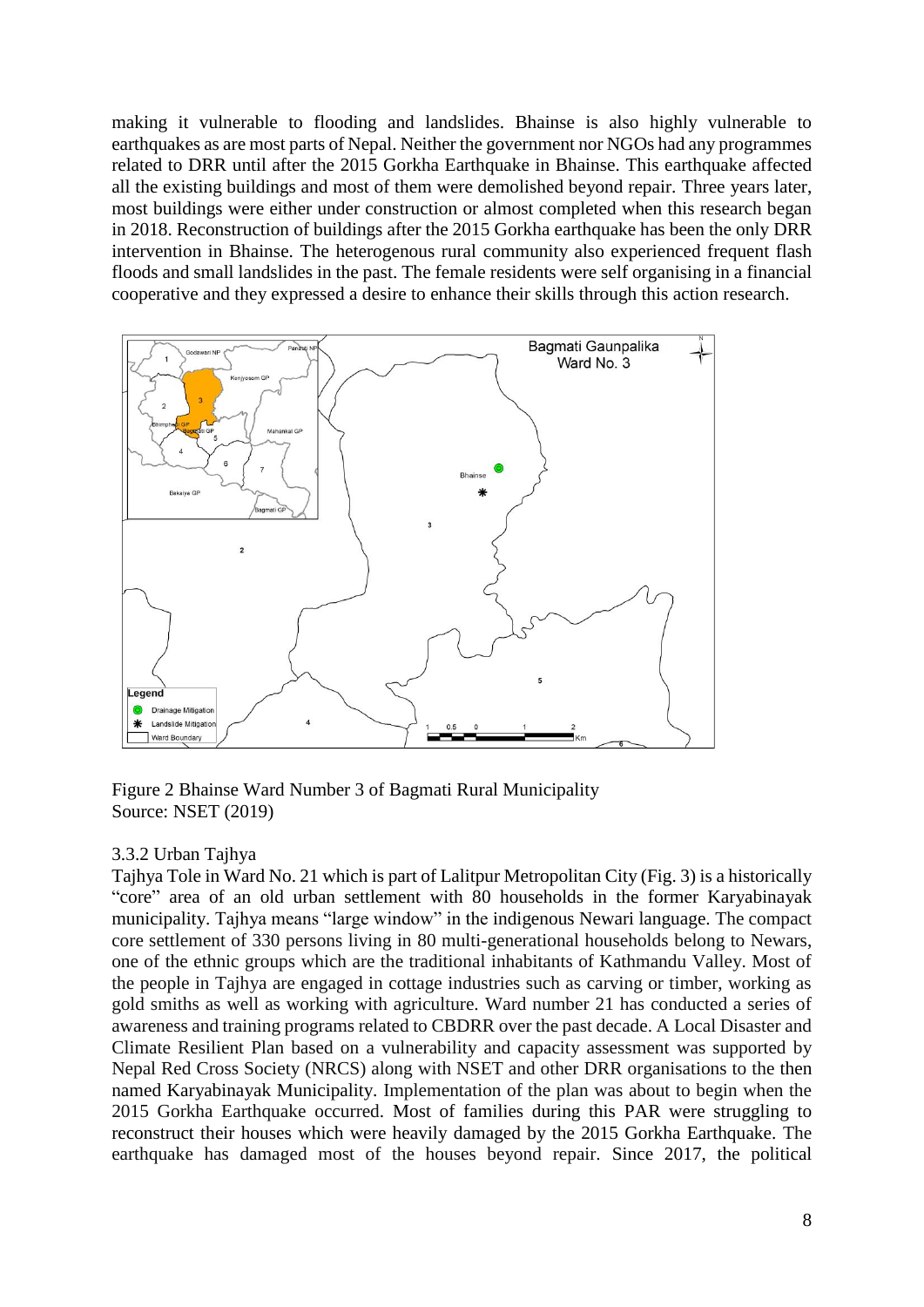restructuring of Nepal led to the changing of Tajhya Tole's<sup>5</sup> status to one of the core settlements in ward number 21 of the Lalitpur Metropolitan City (LMC). During the fieldwork, the ward began planning to initiate implementation of its developed disaster management plan. When NSET approached the Tajhya Ward and community members, they were very interested to collaborate in this PAR.



Figure 3 Urban Tajhya of Khokana ward Number 21 LMC Source NSET (2019)

# 3.3 Methodological tools utilised

During this PAR, the following methods were utilised to attempt to empower women in CBDRR, this includes semi-structured interviews, a risk perception survey, CBDRR awareness raising activities and lastly, discussion, planning and implementation of mitigation activities.

# 3.3.1 Semi-structured interviews

NSET interviewed the local authorities and representatives of the communities before initiating the PAR in Bhainse and Tajhya in order to assess their interest in collaboration. Then NSET

<sup>&</sup>lt;u>.</u> <sup>5</sup> Historically, a tole designates a neighbourhood of around 80-100 households.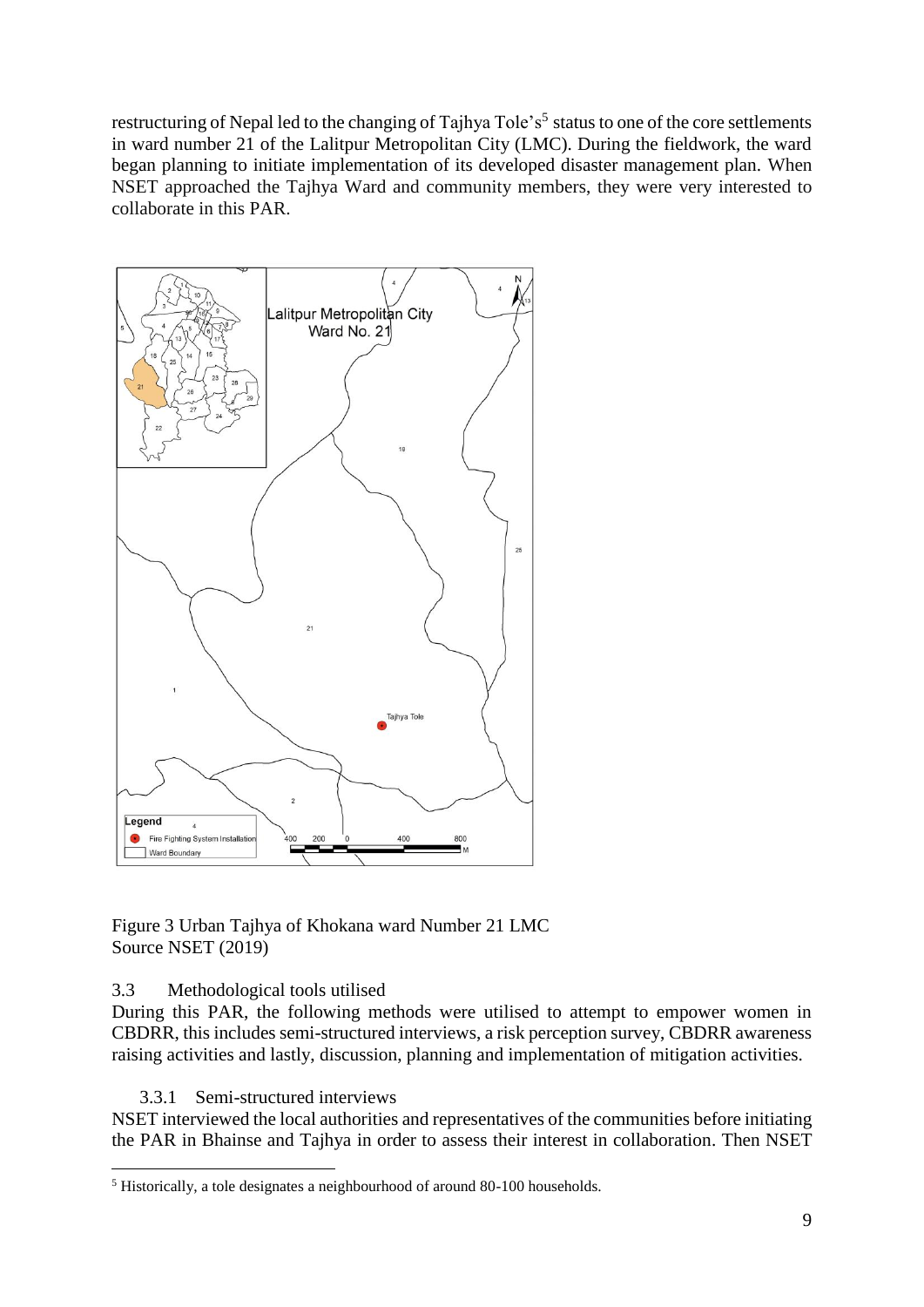introduced the PAR to the local government leaders in the two communities and met with local stakeholders (including representatives of women's groups and community groups) to explain the goals of the PAR in CBDRR and its collaborative ways of working with residents and local authorities. NSET was clear in their communications with the local partners that they were interested to work with, empower and build the capacity of women. In the second phase of the fieldwork, the independent social science researcher interviewed twelve individuals (government officials from the municipality, ward level, tole level as well female residents involved in the project, as well as NSET colleagues) to assess change created by the PAR.

#### 3.3.2 Risk Perception Survey

The risk perception survey was the first activity carried out by NSET's community mobilisers. Three sets of questions with multiple choice answers were asked. The first set was aimed at gathering information about knowledge of existing problems and hazards. The second set of questions explored perception of disaster risk reduction and the third set was about risk transfer. The risk perception survey was carried out in both Bhainse and Tajhya. A total of 96 people participated (54 respondents in Bhainse and 42 in Tajhya) and 77 percent of the respondents were women. The respondents were between the ages of 20-60 and represented the local communities in terms of ethnicity. In Bhainse, there were 18 male and 36 female participants in the risk perception survey which was conducted in a hall of the local school. The 54 respondents represented all four groups living in the area: high caste Brahman, Chetri, Magar (ethnic group originally from northern mountains in western Nepal) and Dalits. Tajhya is a Newari community. The Newars are one of the major indigenous ethnic groups of Nepal and are believed to be the original inhabitants of Kathmandu Valley. There were 4 male and 38 female participants in the risk perception survey conducted at the 21 LMC ward office. The surveyors used a multimedia power point presentation to display the questions and relevant multiple choice for each question. Participants answered the questions by choosing one of the options with a remote voting pad. This process enabled the respondents to respond without being influenced by others. The survey results were displayed after the survey was completed to all the respondents and collectively discussed. A response from each individual was not recorded based on their profile because this survey was implemented in order understand the risk perception of women in general and to identify the existing hazards, to set priorities and lastly to begin to identify a hazard and its mitigation intervention.

### 3.3.3 Awareness raising activities and small-scale mitigation interventions

Awareness raising programmes on DRR issues were organised for community members and the newly founded disaster management groups from each community after the risk perception survey. More than 80 % of the female members of the communities (120 households) participated in these events. A Hazard and Vulnerability and Capacity Assessment (VCA) was conducted. A Disaster Risk Management Group (DRMG) was formed in both communities (consisting of three male and ten female members representing the composition of the households in the tole) after the awareness raising programme in order to plan and carry out the mitigation intervention. The DRMG was created for the purpose of the PAR. The groups discussed and chose the small-scale structural and non-structural mitigation interventions to be implemented based on the survey results of the identified potential hazards, the VCAs as well as the assessed risk and existing capacity within the community. Subsequently, the mitigation interventions were carried out in partnership with NSET and the local authorities who provided institutional support and in the case of Tajhya, financial support. A memorandum of understanding was signed between NSET and the communities clearly specifying the roles and responsibilities of NSET and the community leaders in the implementation of the small-scale mitigation priority actions. NSET provided assistance to the women leaders in preparing the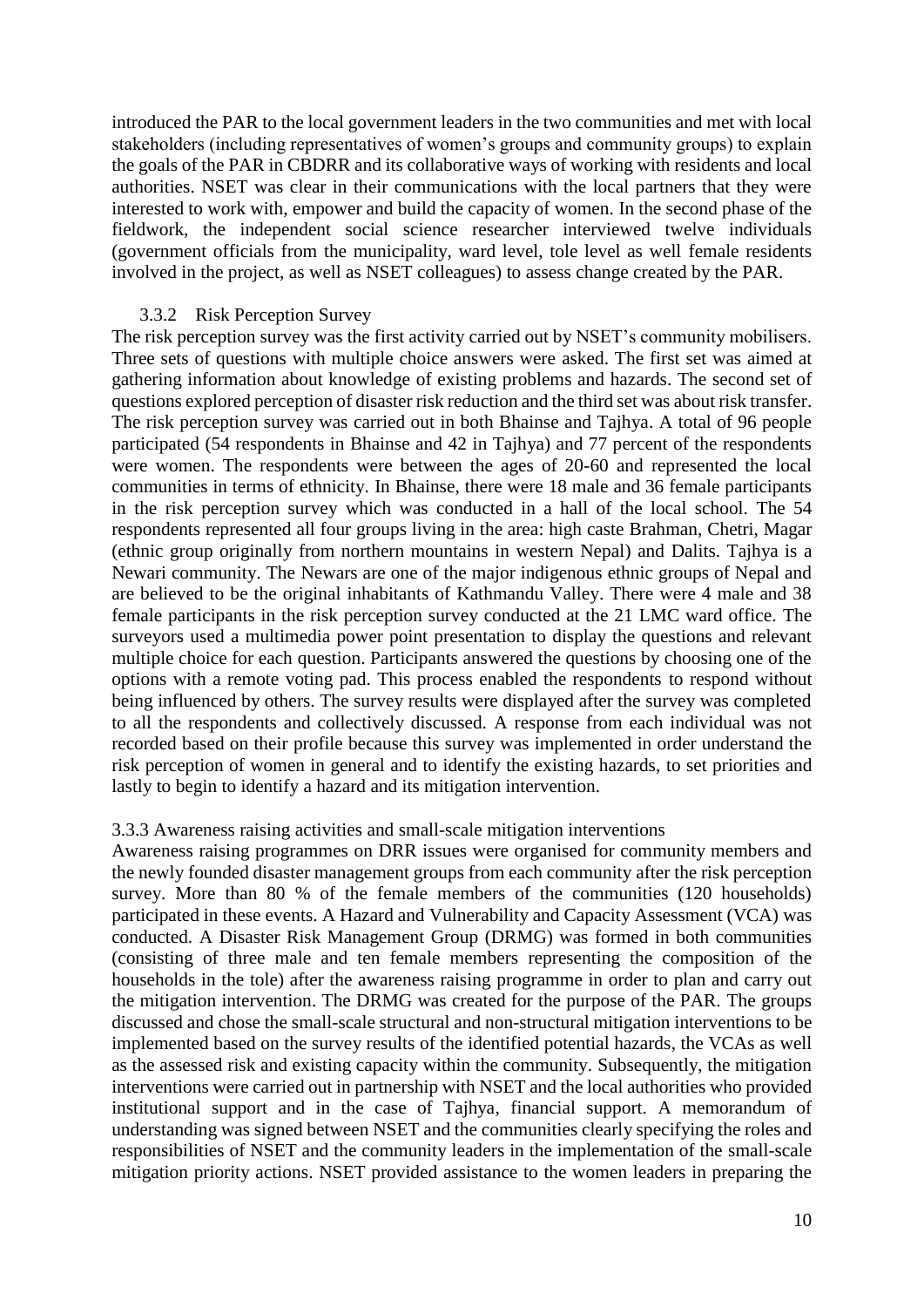proposals for small-scale mitigation interventions including budget and preliminary action plan for implementation. NSET also helped the women organisers who needed to request support from their respective local authorities in the formulation and implementation of the physical interventions. All of the activities listed in section three (introductory meetings, risk perception survey, DRR awareness programme, VCA, identification and listing of existing hazards, prioritization and selection of small scale mitigation program, and lastly, preparation of small scale mitigation proposals and formal documentation) was conducted in blocks of three to four hours with the exception of the hazard mapping and VCA which was a one day activity. The time specifications were requested by the female participants who could not spare an entire day for the activities due to their work related to family and agriculture (in Bhainse). The completion of the activities required nine full days spread out over many weeks. The additional time needed for implementation of the mitigation interventions varied between the PAR sites.

### **4 Findings**

### 4.1 Results of risk perception survey

The survey results show (Table 1 below) that supply of drinking water and lack of livelihood opportunities are the biggest problems facing the communities in Bhainse and Tajhya Tole. The survey reveals that supply of drinking water and landslides are existing hazards in Bhainse while supply of drinking water and earthquakes are the perceived hazards in Tajhya Tole. Furthermore, 49% of the participants in urban Tajhya Tole reported having no existing preparedness efforts for domestic disaster-related loss and 68% of them reported no preparedness efforts in the community (even after the earthquake in 2015). Both communities acknowledge the importance of capacity development in DRR, with 34% in Bhainse and 38% in Tajhya Tole stating that this is the most important factor for DRR in their community. The results of the survey will be useful for NSET and for the local authorities in the future when they consider how to work with residents. Unfortunately, the results were not disaggregated by profiles of residents based on the intersectionality of gender, caste/ethnicity, age, and education. It would have been beneficial to learn if there were any particular factors that led residents to answering questions in a particular way.

Table 1 Risk Perception Survey in Bhainse and Tajhya Tole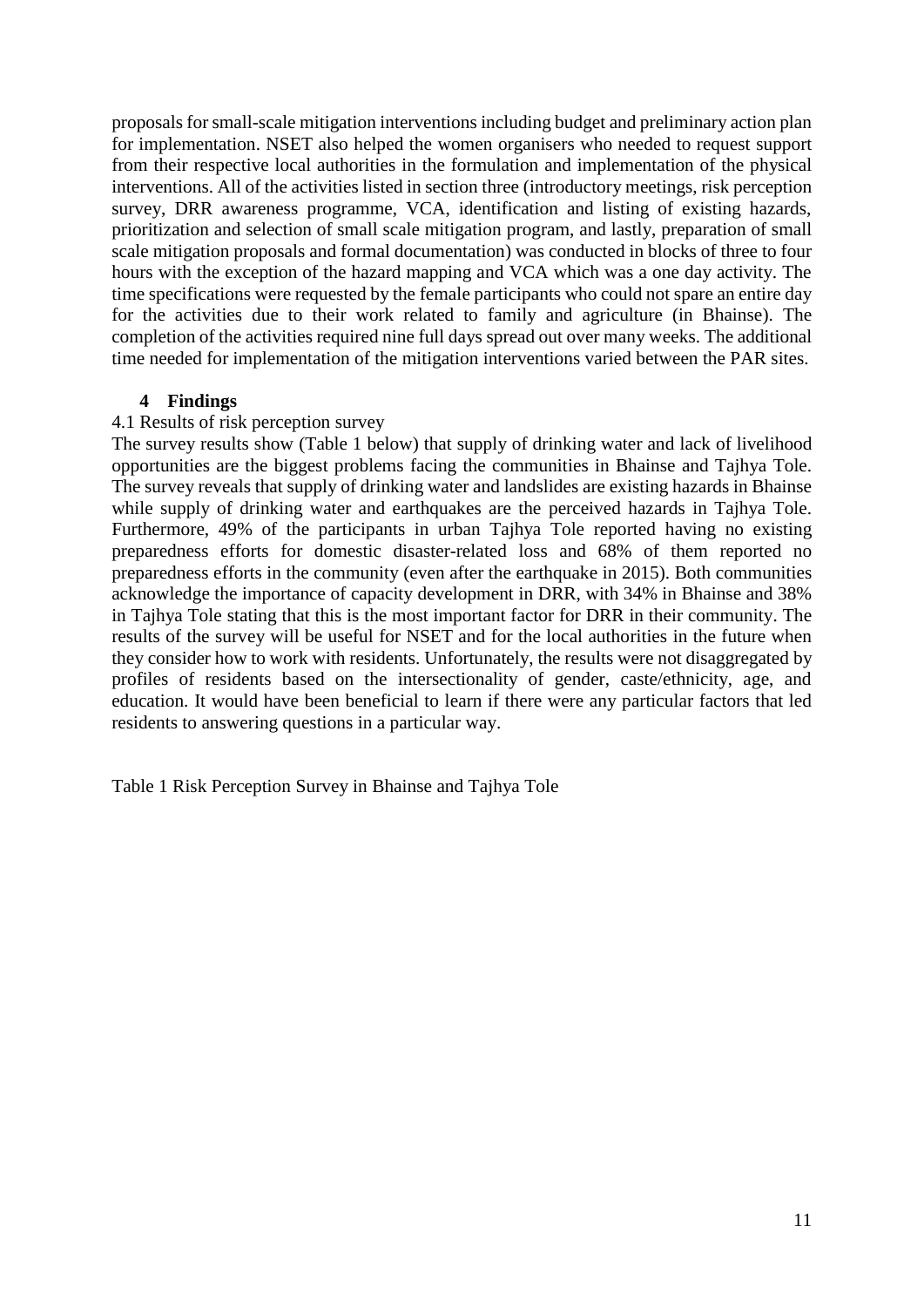|                                      | <b>Risk Perception Survey</b>                                                                                | <b>Response from the community</b>                                                          |                                                                                           |
|--------------------------------------|--------------------------------------------------------------------------------------------------------------|---------------------------------------------------------------------------------------------|-------------------------------------------------------------------------------------------|
|                                      | <b>Question</b>                                                                                              | <b>Bhainse, Bagmati Rural</b><br><b>Municipality 3</b>                                      | Tajhya, Khokana Lalitpur<br><b>Metropolitan City 21</b>                                   |
| Knowledge about Problems and Hazards |                                                                                                              |                                                                                             |                                                                                           |
| $\mathbf{1}$                         | The<br>biggest problem<br>regularly faced                                                                    | 30% Drinking water<br>23% Agricultural market<br>21% Transportation                         | 40% Livelihood<br>32% Drinking water<br>22% Transportation                                |
| 2                                    | Existing hazards and risks<br>in your community                                                              | 78% Drinking water<br>16% Landslide                                                         | 51% Drinking water<br>49% Earthquake                                                      |
| 3                                    | Reason behind the existing<br>hazard/risk                                                                    | 42% Weak construction<br>31% Topography<br>12% Human behavior                               | 46% Damage to<br>Infrastructure / buildings<br>43% Injuries and death                     |
| $\overline{4}$                       | Problems to be faced after<br>a disaster                                                                     | 60% Collapsed structure<br>16% Loss of property<br>12% Loss of life                         | 51% Weak structures<br>30% Poverty<br>14% Fate / Fortune                                  |
| Perception of Risk Reduction         |                                                                                                              |                                                                                             |                                                                                           |
| 5                                    | Can we prevent damages<br>due to disasters                                                                   | 70% Yes to some extent<br>30 % Can't be prevented                                           | 81% Yes to some extent<br>11% Do not know                                                 |
| 6                                    | From where did you get<br>information regarding<br><b>DRR</b>                                                | 70% TV/Radio<br>16% Friends                                                                 | 62% Training programs<br>35% TV radio                                                     |
| 7                                    | What type of preparedness<br>have you done at home to<br>prevent loss due to disaster                        | 46% Family discussion<br>46% Emergency supplies<br>and first aid                            | 49% Nothing<br>16% First Aid Kit<br>14% Emergency supplies<br>and first aid kit           |
| 8                                    | What type of works have<br>been done in your<br>community for DRR                                            | 41% Safety of water supply<br>intake<br>28% Identify hazardous area<br>28% Nothing          | 68% Nothing<br>21% Identification of<br>hazardous area                                    |
| 9                                    | The most important task of<br>DRR in your community                                                          | 34% Capacity development<br>in DRR<br>25% Community<br>mobilization<br>14% Awareness in DRR | 38% Capacity development<br>in DRR<br>27% Community<br>mobilization<br>16% Hazard mapping |
| <b>Risk Transfer</b>                 |                                                                                                              |                                                                                             |                                                                                           |
| 10                                   | What would happen in this<br>community in case of an<br>earthquake larger than the<br>2015 Gorkha Earthquake | 62% Heavy loss of lives and<br>property<br>27% Do not know                                  | 95 % Heavy loss of lives<br>and property                                                  |
| 11                                   | Do you know about<br>existing Insurance policies<br>in Nepal                                                 | 51% Livestock insurance<br>29% Agriculture insurance<br>20% Health insurance                | 80% none<br>20% life insurance                                                            |
| 12                                   | What are the insurance<br>policies that you have used                                                        | 36% Livestock Insurance<br>27% Life Insurance<br>24% None                                   | 89% None<br>11% Life insurance                                                            |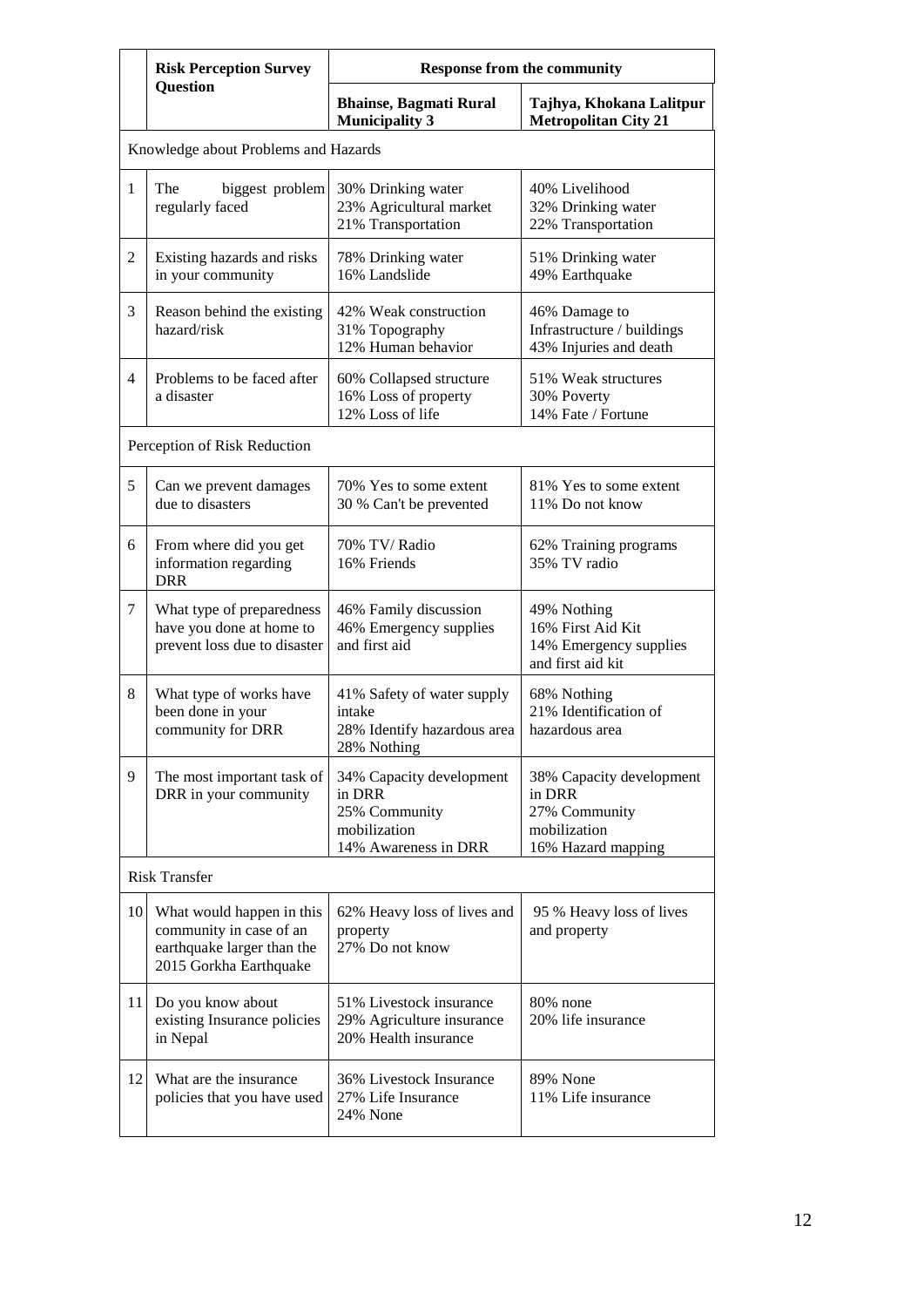### 4.2 Implementation of small-scale mitigation interventions

After discussion and consultation with NSET, the female led DRM group in rural Bhainse decided to work on a small-scale landslide mitigation project focusing on a landslide. This was a process that took time and energy on behalf of the DRM and NSET in consultation with residents and the ward. The hazard mapping and VCA, the identification and listing of hazards followed by prioritisation and selection of the mitigation interventions was slowly and carefully implemented to gain consensus of all parties involved. The DRM and residents acknowledged that the whole community would be at risk if the landslide continued to occur, even though only two households living on top of the landslide directly benefitted from this intervention. The community developed a two-pronged mitigation measure while a geotechnical professional from NSET provided knowledge and expertise to evaluate the viability of the idea. The female led DRM group was very active in the decision-making stage but did not feel comfortable in the actual implementation phase due to the hard-physical labour involved. They transferred the responsibility for the actual implementation to their male counterparts who carried out the labour while the women led DRM group continued to manage the finances and coordination of the work with facilitation from NSET.

Following a similar process to that undertaken in Bhainse, the community members in urban Tajhya Tole decided to install a community-based fire response system capable of managing a fire up to a height of five stories. The decision was based on the physical constraints posed by the narrow lane that is not accessible by fire trucks thus putting 80 households residing along the lane at risk. Meanwhile, a natural pond with perennial source of water provided a reliable supply of water for emergencies. Twelve female members of the DRR group learnt how to activate the fire response equipment. They actively participated in the fire response exercise training programme with the presence of their ward chairman. Although the women actively participated in problem identification, prioritisation activities, as well as being trained how to use the equipment, they were not actively engaged in the implementation. The fire response system was installed and commissioned amidst a gathering led by the ward president. Control over this highly visible and needed intervention in the urban area was taken by the local authority who will be now be responsible for fire-fighting.

### **5 Discussion**

While PAR as a field of research is concerned with tackling and changing or improving the places within which researchers collaborate with local stakeholders, there are often shortcomings, limitations or critiques to be considered. Some of these are discussed below.

### 5.1 Evidence of women's empowerment and capacity development

The NSET training programmes provided women the resources, knowledge and skills to be empowered. The PAR successfully mobilised more than 60 women from both communities and increased their sense of responsibility and capacity in local disaster-related activities. The women reported that their knowledge and skills have increased considerably through the training programmes. This PAR increased women's confidence and strengthened women's capacity and capabilities to take part in communal activities for DRR (on top of their unpaid household responsibilities). For example, one female participant in urban Tajhya Tole expressed:

"Men usually go out to office and females are mostly at home, so the problem is for women. If any emergency happens, it will take time to call them [husbands], so it is important to integrate women in disaster related programmes. After the training, I feel we can do it, we can learn. So, I am happy and more confident". (Interview, 23/9/2019)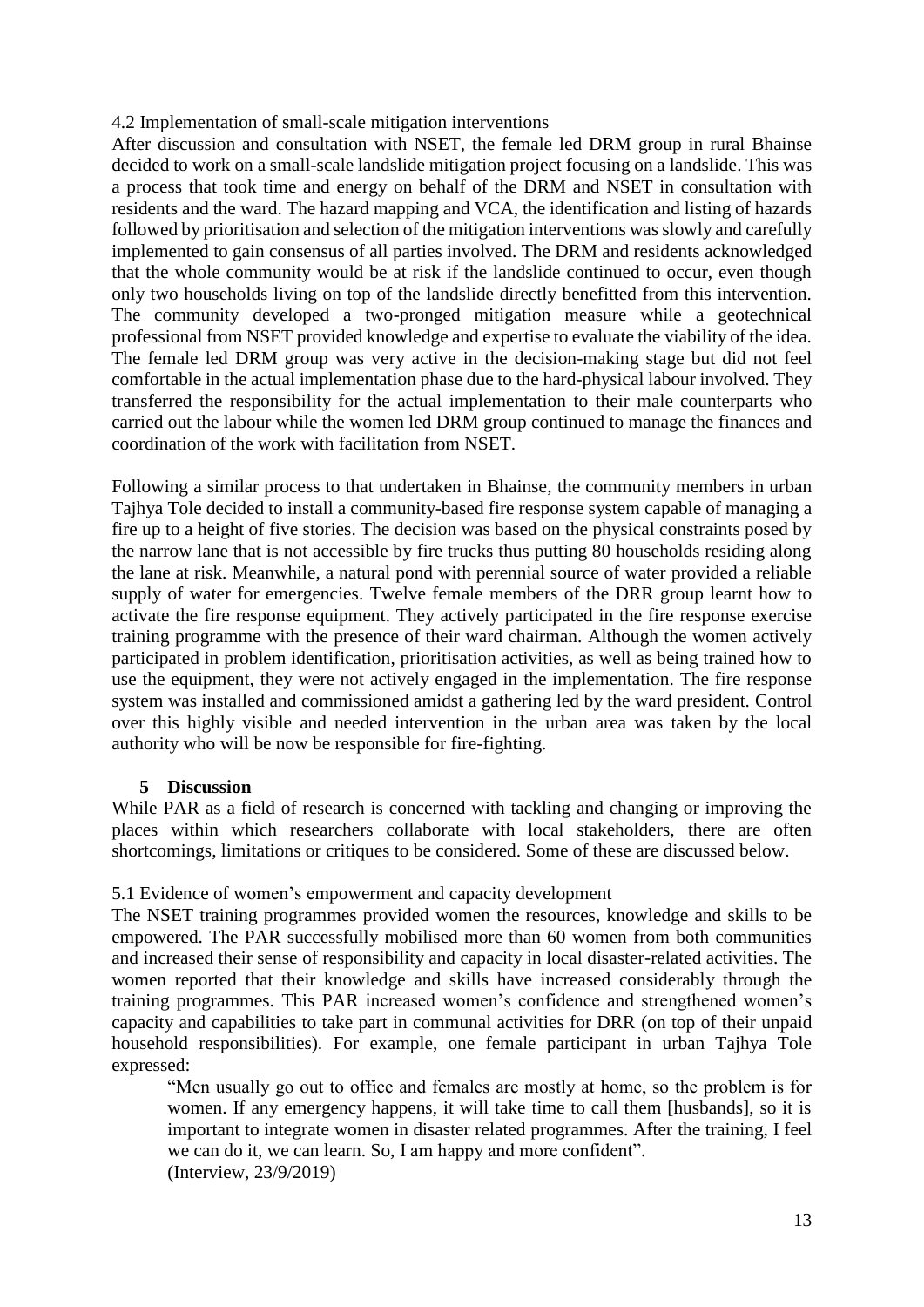This research shows the importance to consider residents' perceptions of risk. Often this means considering people's interpretation of everyday risks and hazards rather than focusing on a hazard that is more infrequent. The women in rural Bhainse chose to focus on a small-scale landslide mitigation project. This interviewee from the disaster management group said:

"It was a new experience for us. We were involved along with masons". (Interview, 13/09/2019)

The women in Bhainse felt empowered due to their sense of ownership of the overall process including the implementation phase. The female coordinator of the disaster management group in Bhainse explained:

"Women can move ahead. There is nothing that women can't do. We formed the group with 18-20 people… After we inspected the disaster sites in the community with the coordination of NSET we decided to work on the mitigation of landslide site in our community".

(Interview, 13/09/2019)

The overall management role gave the women a sense of pride and confidence. An additional female DRM member in Bhainse explained:

"We felt this project was for us and we did it ourselves. We planned the work, we prepared the budget, we decided what and where to do and implemented the work, so we have ownership in this work. We fed the mason, managed [our] household work and updated NSET about our work regularly". (Interview, 13/09/2019)

The Bhainse ward president also thought that focusing on women as part of a DRR strategy was appropriate:

"Women are honest and did the work effectively… men would have manipulated the cost in masonry work […] I found women are eager to learn and they are fully devoted. Men usually take it for granted but women take it more seriously […] Women interact more in groups. They take time to make a decision, but they stick to it after they make the decision and possess ownership of work which made the work successful". (Interview, 13/9/2019)

Not only did the women feel empowered but the local authority was acutely aware that the female led DRM committee managed the money very effectively. Historically, women's vulnerabilities have been related to pre-existing gender inequality and power differentials that restrict their access to resources and undermine their capacity to respond and participate (Bradshaw & Fordham, 2014). This PAR into CBDRR challenges the stereotyped perception of women being vulnerable to a new perceived reality that emphasises women as active agents (Gaillard, Fordham, & Sanz, 2015; Moreno & Shaw, 2018). The space created by the PAR amplified their voices, showed women are not only capable but should be given the opportunity to participate and supported to do so, even if it adds additional time burdens to their lives. By engaging people who have been historically excluded from DRR discussions, their perception and definition of risks and hazards help to make these everyday risks and hazards more visible (Ruszczyk 2014, Ruszczyk, 2019; Ramalho, 2019a) and even managed.

Capacity development speaks to the call of empowering local groups through DRR as established in Hyogo Framework for Action and gender empowerment in the Sendai Framework for DRR. In spite of the fact that the PAR was short term in duration and with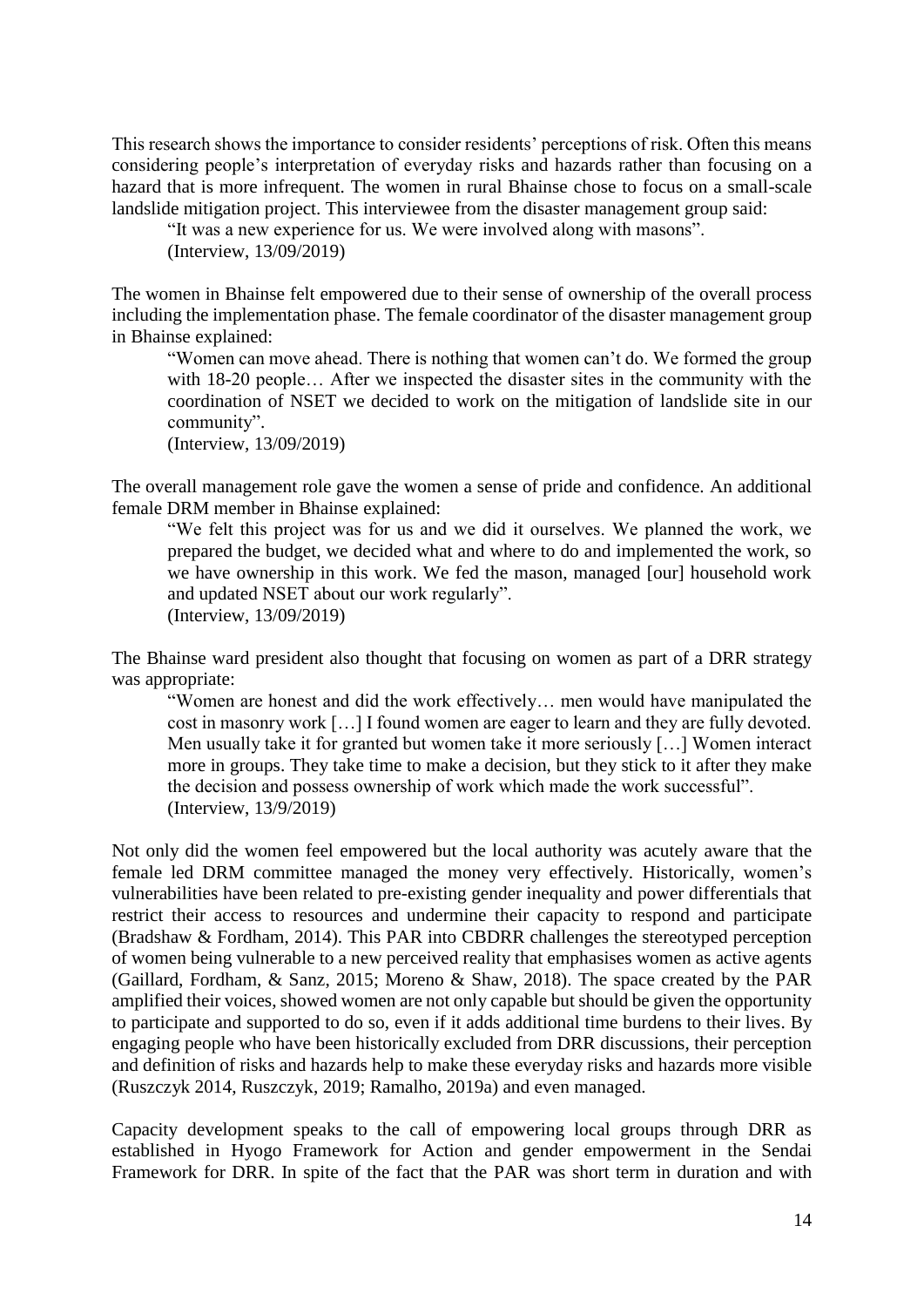limited funds (total budget for the PAR was £10,000 primarily utilised for the mitigation interventions and NSET's labour was their significant in-kind contribution). This PAR has enhanced the capacity of women and the groups they are involved in to assess existing hazards, risks and then addressing the situation.

While NSET learnt that women are more than capable in taking collective decisions for planning activities, they also learnt that women can be reluctant in implementing the mitigation activities not only due to the hard-physical labour needed but also to constraints imposed by society around gender roles. Another unresolved tension is the need to not overload women with additional responsibility over and beyond their tremendous and time-consuming everyday obligations. Empowering women through disaster risk reduction is possible but it does not address other aspects of power relations in the everyday lived experience of women and their lack of full empowerment. Women's vulnerability in the everyday is still not addressed nor can it be by a single PAR initiative into CBDRR.

#### 5.2 CBDRR relationships between local authorities and residents

In addition to the physical small-scale CBDRR mitigation interventions that were clearly visible to and in both communities, this PAR has initiated other changes in both communities. In Bhainse, this work has led to another DRR mitigation intervention being initiated and completed. Women became more aware of the problems facing the community and so the DRMG in Bhainse requested NSET to explore the possibility of diverting the storm drainage from the main road after the completion of the landslide mitigation work. The DRMG identified the need to manage a large pothole that impeded movement of people and cattle during monsoon season. A four-meter long aqueduct and 30-meter long pipe drainage were subsequently built to divert the flood water from the main road to a nearby stream after consultation and approval by local government officials. This has further boosted the aspirations of the DRMG, enhanced their self-esteem and linked their DRR activities to livelihood strategies, according to the women's groups and ward president. The action-based research has created a mechanism where the needs of the community can be articulated to and subsequently addressed by the local authority in partnership with its residents. A continuum of risk is also being addressed.

Sustainability or considerations of legacy of the CBDRR programmes is particularly dependent on the commitment of local authorities to incorporate the initiatives into local policies and actions. While external organisations can assist in empowerment through awareness raising, capacity development and professional support, local authorities are vital in creating a constructive environment in which women's participation is recognised and community engagement is encouraged. Acknowledging the importance and benefits of engaging women in DRR, both communities have subsequently increased the allocation of funding for DRR projects. No local government DRR plan existed in Bhainse before this research, but through its involvement in the PAR, the ward has recognised the importance of CBDRR and thus allocated funds in the next annual budget. Similarly, after the instalment of fire-fighting equipment in Tajhya Tole, comparable solutions are being introduced and adapted into four other communities that have ponds in their local areas in Lalitpur Metropolitan City as a best practice in CBDRR. In the words of a local authority representative, the Chairperson of Ward number 21 of LMC:

"We have planned to start and install this initiative in four other ponds in this area. The project will be working with women because women and children are the victims during emergency, so women's meaningful participation is important". (Interview, 23/9/2019)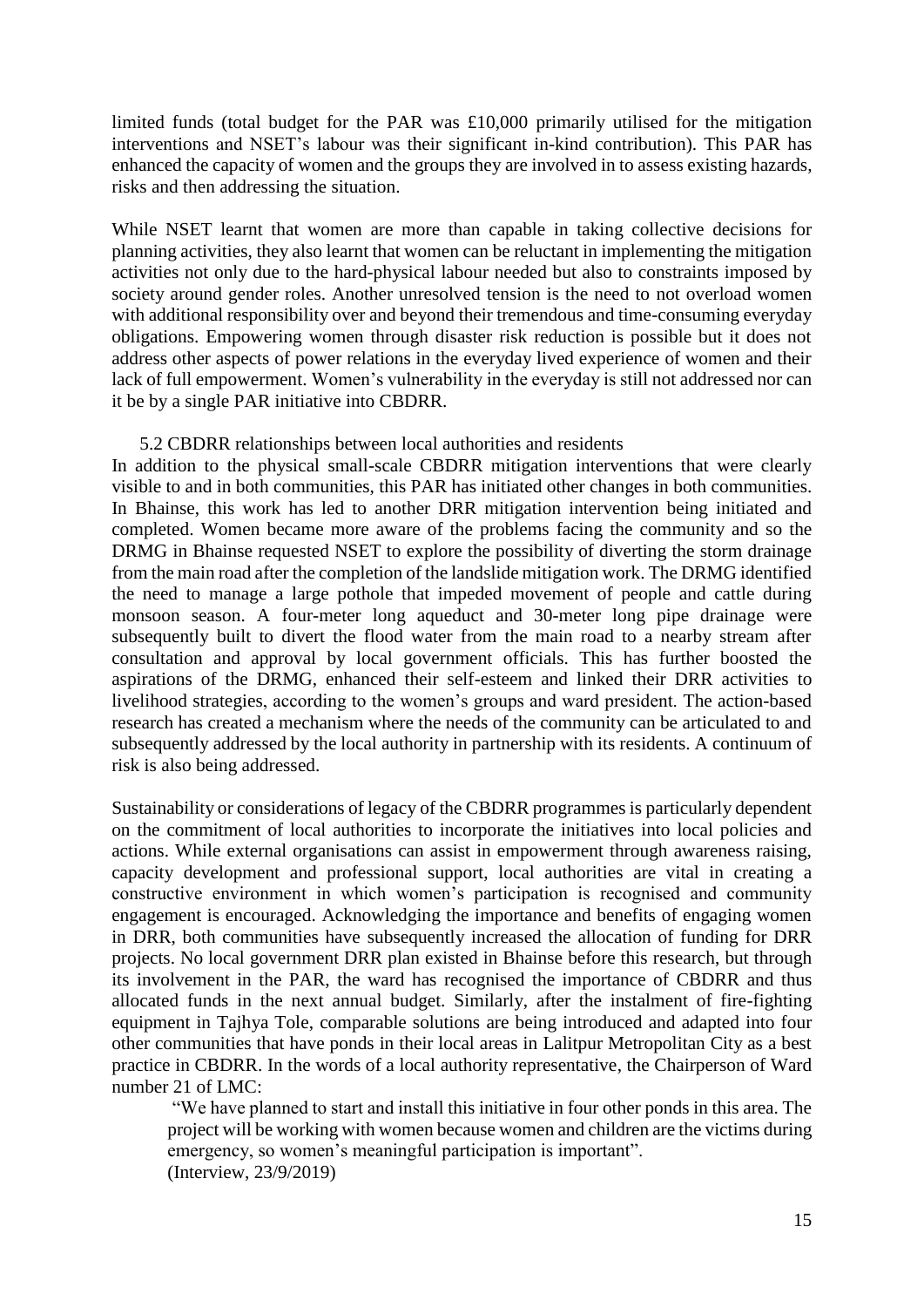Both local authorities acknowledge that historically, their focus has been on response and recovery. Local authorities are aware they need to learn to focus on preparedness, mitigation and prevention measures. Until now there has been a lack of community engagement plans related to disaster management. Now local authorities are more responsible for disaster related issues (after decentralisation of functions in 2017 and local elections) and also control local disaster funds. The significance of the quality of the relationship between local authorities and community members cannot be stressed enough. This is essential to successful CBDRR efforts. The newly elected local authorities are learning how to engage with their residents and simultaneously, community members are learning what to expect from their local authorities and what they should offer to the local authorities in order to have their concerns met. In both communities, women mentioned that participation in the PAR has not only increased their understanding and knowledge about DRR, but it has increased their sense of individual and collective responsibility in relation to disaster related activities in their communities. The local authorities are learning that community members, especially women will help them meet their legal and societal obligations for disaster risk management. If women are given opportunities to become members of the now legally required DRM groups of the municipalities and wards, there could be opportunities for change to be institutionalised. The possibility remains of women being excluded from formal decision making (Jha, no date). How this situation will evolve remains to be seen.

#### 5.3 Sustainability of initiatives

It appears that the PAR was more effective in the rural tole (Bhainse) than in the urban tole (Tayhja). For NSET, working in the rural community was slightly easier than in the urban community. It is unclear whether this is due to the rural nature of Bhainse, due to the heterogenous profiles of the women (Brahmin, Chetri, Magar and Dalits), or due to the local choice of small-scale intervention. The women were very active, participation was more frequent and richer in content in the Bhainse DRM group compared to Tayhja's DRM group. Through the mitigation project, a link was created between disaster mitigation and livelihood strategies (similar to Oven et al, 2017); this may have increased the participation and empowerment of community members and the overall effectiveness of the Bhainse intervention. The urban community of Tayhja was overwhelmingly comprised of Newars, and the women were active in the training programmes and general discussion but during the implementation phase of the mitigation project, the local authority took control and ownership of the initiative and the disaster management group (comprised primarily of women) was sidelined. This may have been due to the choice of mitigation intervention. The local authority is responsible for fire-fighting. On a positive note, the local authority thought the initiative was worth supporting and began replicating this initiative in other locations.

The main fieldwork period for this PAR was conducted over a short period of nine months. It is very difficult to build sustainability into an initiative over such a short period. A learning for NSET is social value systems as well as community and power dynamics should be more fully understood before an NGO intervention is initiated. More attention and care for a fuller appreciation of power dynamics within the communities and the potential for risk mitigation that serves the powerful instead of the more marginalised in the community (Brun, 2009; Pain 2004; Cooke & Kothari, 2001) is a lesson learnt for the future. NSET learnt that they need to be able to look at the problems within the community through the eyes of community members and find out solutions to the problems jointly with the community and not focus exclusively on earthquake mitigation. This is related to the continuum of risks (Ziervogel et al, 2017; Ruszczyk, 2018). The risk perception survey helped to address this problem. A key learning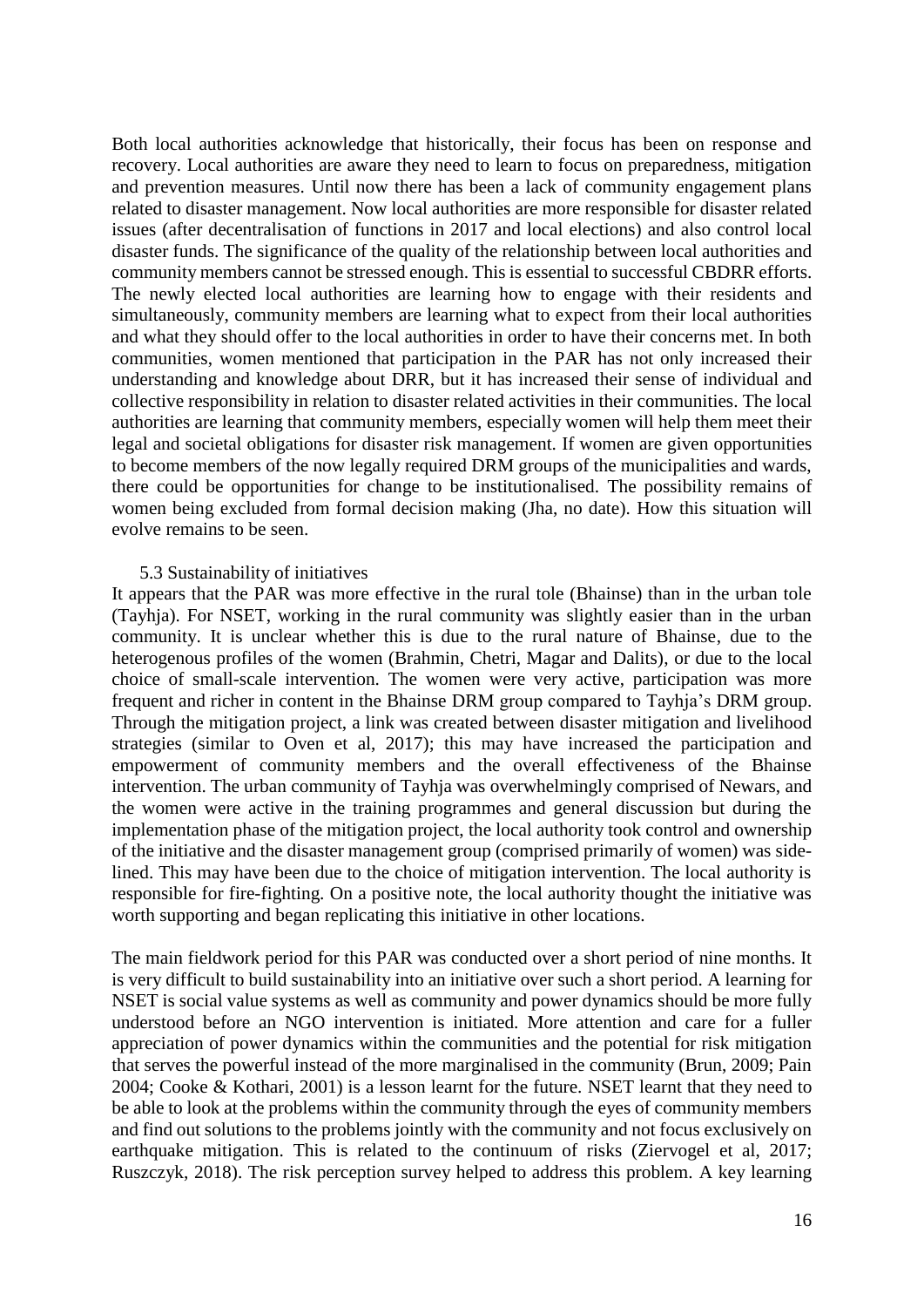for NSET is that sustainability of projects requires a more comprehensive project design that acknowledges and facilitates the transfer of ownership. Despite the advantages of CBDRR, sustainability of initiatives is an issue especially after the NGOs withdraw technical, financial and management support (Izumi & Shaw, 2012; Shaw, 2012). Ongoing training programmes should be provided to strengthen the capacity of the community or specific groups to carry out similar activities in the future on their own or with the local authority. A sustained system of training programmes for local authorities and community members is required. This was beyond the remit of the research, but it is an important reflection for action-based research. While NSET acknowledges that one off short-term interventions are not sustainable, national NGOs do have the capacity to influence both national and local priorities in DRR and disaster management (Ruszczyk, 2019) because they have more practical engagements on the ground with diverse groups especially those who are marginalised (Jones et al., 2014). This provides a productive environment for NGOs to further empower marginalised groups in DRR discussions and efforts on a range of scales from the local to the international.

# **6 Conclusion**

In this research paper we have presented a comparative case study of PAR in CBDRR in Kathmandu Valley during the time period of 2018-2019. This PAR details a collaboration between residents (mostly women), the local authority in the form of the ward level and a nongovernmental organisation with DRR expertise that is valued in the community. This triumvirate worked relatively well because each partner had different resources that were essential to linking DRR to everyday risks that mattered in the community. Even though the impact of the earthquake was clearly evident in both the urban and rural communities (most buildings were damaged in both the urban and rural sites), the disaster management committees (primarily female residents) chose to focus on other hazards and risks in their communities. Landslides and fires were the hazards addressed in the mitigation projects.

This research highlights not only the willingness of women to be involved but more importantly their willingness to lead efforts – if they are allowed to play this role. The female led DRMG manged the projects and the funding efficiently and effectively. The women have been empowered to not only think about DRR but to also act in ways that will be of benefit to their communities for the short and medium term. Local governments were willing to work with the women while there was expert knowledge available from NSET to guide the mitigation projects. It is not clear what will happen in the future. This PAR shows nuanced tensions between relationships in the urban and rural areas as well as highlighting the need for sectoral expertise to be available for mitigation projects. The learning from this research will inform NSET's national and international strategy for building capacity of local authorities to engage in and support CBDRR efforts.

A gap remains between aspirations to practice empowerment of women and implementation. In many ways, 'doing' empowerment remain problematic in CBDRR. This leads to questioning of what constitutes meaningful empowerment in these complex and overlapping processes of 'bottom-up' participation and local resilience-building, in terms of both the process and the outcome. The relationships between gender, resilience and sustainability, and their interlinkages with DRR and the everyday lived experiences of residents in urban and rural neighbourhoods warrants further thought and subsequent action.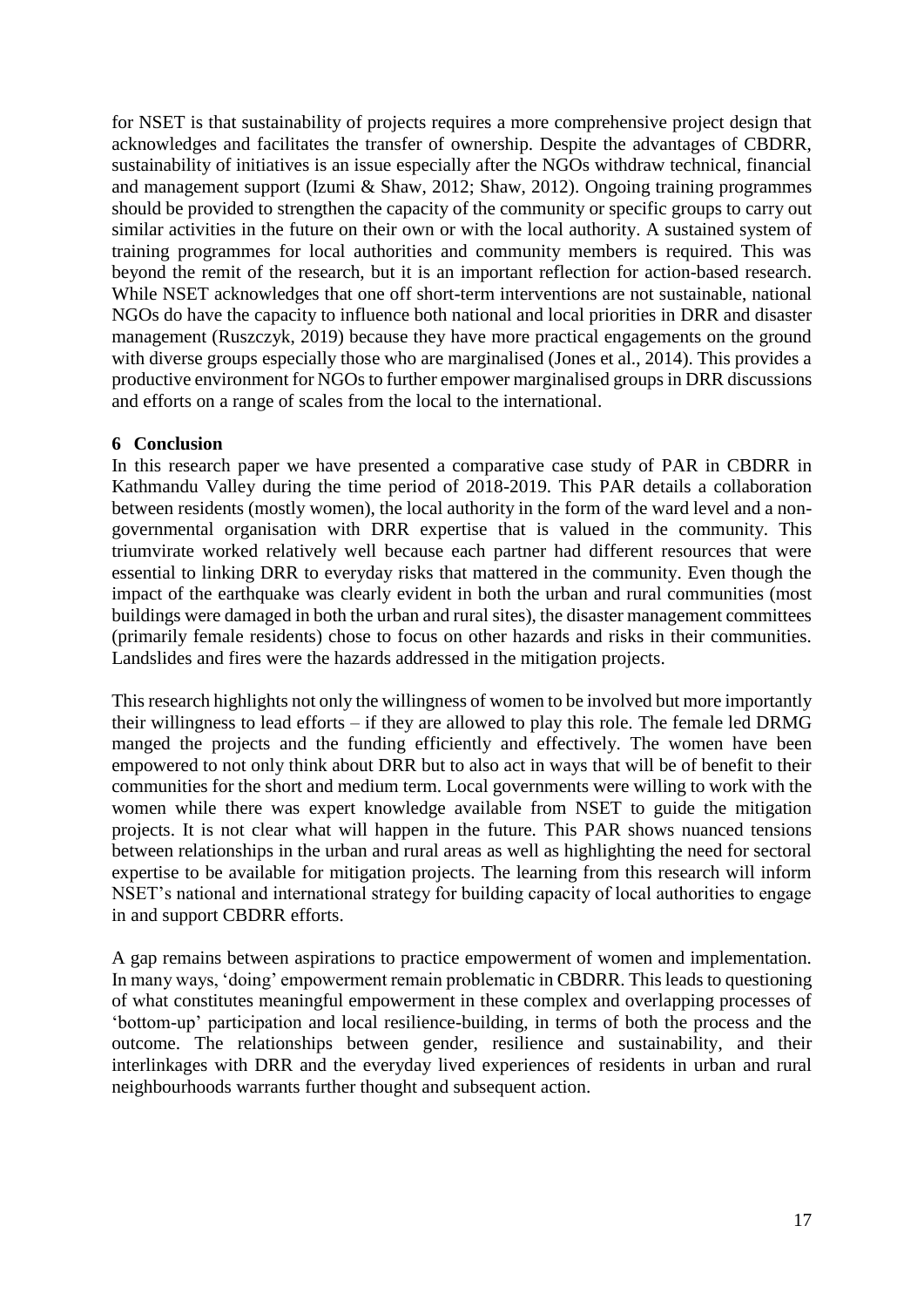#### **Acknowledgements**

Funding for the NSET participatory action research titled 'Empowering Women through CBDRR' was provided by Durham University's Institute of Hazard, Risk and Resilience. This research was motivated by NSET's desire to learn how to more effectively engage with women and to learn how to address a broader understanding of perceived risk rather than a focus on one hazard. Special thank you to Jordana Ramalho who shared her pre-publication work with us and to Ksenia Chmutina for her careful commentary on a draft of this paper.

### **References**

Bankoff, G. (2003). Cultures of disaster: Society and natural hazard in the Philippines. London: Routledge.

Bankoff, G. (2004). In the eye of the storm: The social construction of the forces of nature and the climatic and seismic construction of God in the Philippines. *Journal of Southeast Asian Studies, 35*(1), 91–111.

Benson, C., Twigg, J., & Myers, M. (2001). NGO initiatives in risk reduction: an overview. *Disasters, 25*(3), 199-215.

Blaikie, P., Cannon, T., Davis, I., & Wisner, B. (1994). At risk: Natural hazards, people's vulnerability, and disaster. London: Routledge.

Bradshaw, S. (2013) Gender, Development and Disasters, Edward Elgar Publishing Ltd, Cheltenham.

Bradshaw, S., Chant, S., & Linneker, B. (2017). Gender and poverty: What we know, don't know, and need to know for Agenda 2030. *Gender, Place & Culture, 24*(12), 1667-1688.

Bradshaw, S., & Fordham, M. (2014). Double disaster: Disaster through a gender lens. In Hazards, risks and disasters in society. Academic Press, 233-251.

Brun, C. (2009). Research and action in the aftermath of disaster, *The Geographical Journal* 175(3), 196-207.

Cooke, B. & Kothari, U. (2001). Participation: The New Tyranny, London, Zed Books.

Creshaw, K. (1989). 'Demarginalizing the intersection of race and sex: a black feminist critique of antidiscrimination doctrine, feminist theory and antiracist politics', University of Chicago Legal Forum 140: 139-67.

Davis, I. and Alexander, D. (2016). Recovery from Disaster, Routledge Studies in Hazards, Disaster Risk and Climate Change. Oxford. UK. Routledge.

Delica-Willson, Z. (2005). Community-based disaster risk management: Local level solutions to disaster risks. *Tropical Coasts, 12*(1), 66-73.

Dhungel, R. & Ojha, R.N. (2012). Women's empowerment for disaster risk reduction and emergency response in Nepal. *Gender & Development, 20*, 309-321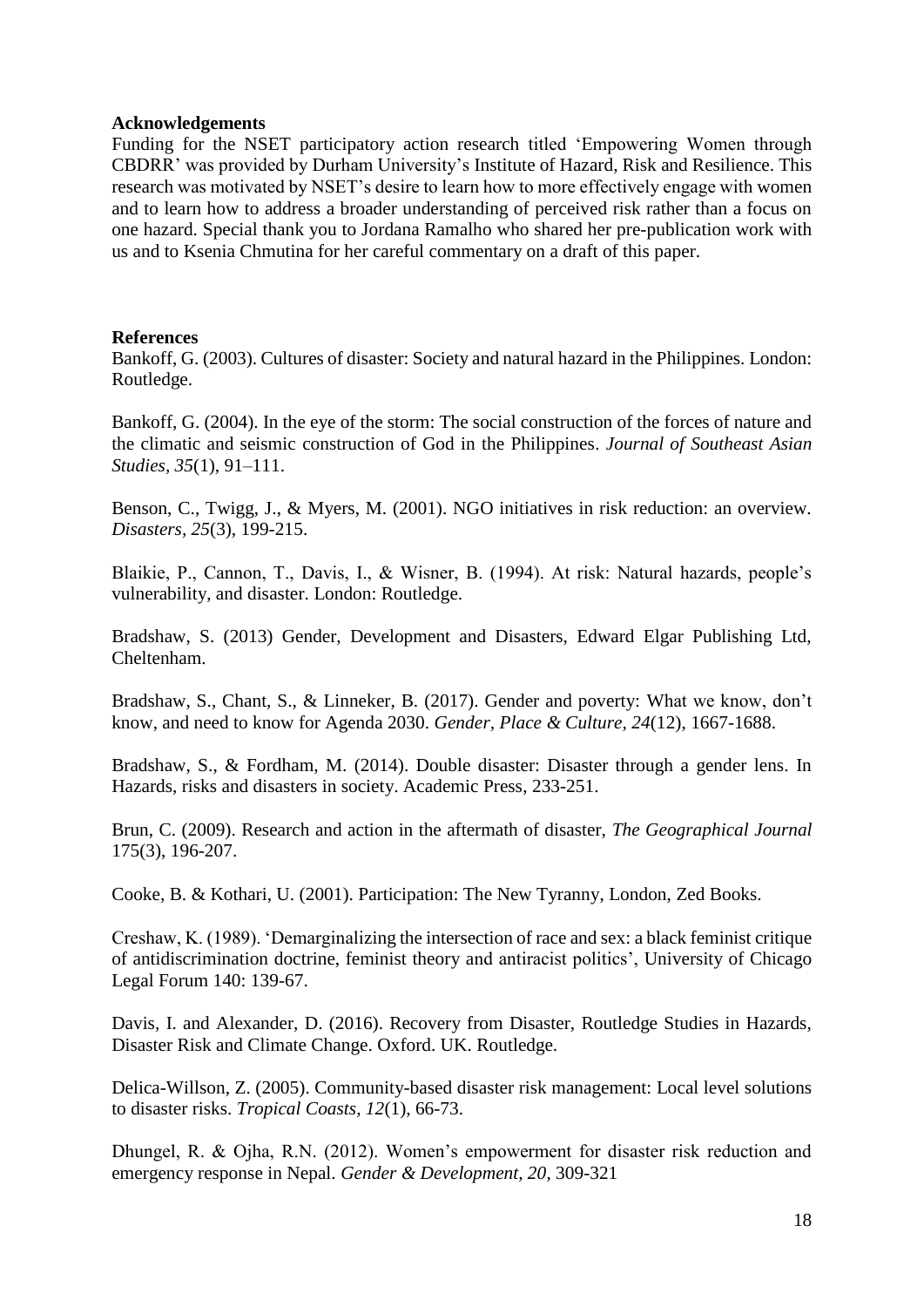Drolet, J., Dominelli, L., Alston, M., Ersing, R., Mathbor, G., & Wu, H. (2015). Women rebuilding lives post-disaster: Innovative community practices for building resilience and promoting sustainable development. *Gender & Development, 23*(3), 433-448.

Enarson, E., & Chakrabarti, P.G.D. (Eds.) (2007) Women, Gender and Disaster: Global Issues and Initiatives, Sage.

Gaillard, J.C., Fordham, M., & Sanz, K. (2015). Culture, gender and disaster: From vulnerability to capacities. In F. Krüger, G. Bankoff, T. Cannon, B. Orlowski, & E.L.F. Schipper (Eds.), Cultures and disasters: understanding cultural framings in disaster risk reduction (p. 222-234). London: Routledge.

Gaillard, J. C., & Mercer, J. (2012). From knowledge to action: Bridging gaps in disaster risk reduction. *Progress in Human Geography, 37*(1), 93-114.

Heijmans, A. (2004). From Vulnerability to Empowerment. Chapter 8. In: Mapping Vulnerability-Disasters, Development & People. Earthscan. Oxford.

Hewitt, K. (1997). Regions of Revolt. A Geographical Introduction to Disasters. Essex: Addison Wesley Longman Limited.

Hewitt, K. (2009). Culture and risk: Understanding the sociocultural settings that influence risk from natural hazards. International Centre for Integrated Mountain Development (ICIMOD).

Horton, L. (2012). After the earthquake: Gender inequality and transformation in post-disaster Haiti. *Gender & Development, 20*(2), 295-308.

IFRCRCS (International Federation of Red Cross and Red Crescent Societies) (2014). World disasters Report 2014: Focus on culture & risk.

IFRCRCS (International Federation of Red Cross and Red Crescent Societies) (2015). World Disaster Report 2015: Focus on local actors, the key to humanitarian effectiveness.

Izumi, T. & Shaw, R. (2012). Roles of NGOs in community based disaster risk reduction. In Shaw, R. (Ed.), Community based disaster risk reduction (p. 35-44). Bingley: Emerald Group Publishing.

Jha, R.K., (no date) Women's Role in Disaster Management, The Rising Nepal, [http://therisingnepal.org.np/news/4100,](http://therisingnepal.org.np/news/4100) accessed 29 June 2020.

Jones, S., Oven, K. J., Manyena, B., & Aryal, K. (2014). Governance struggles and policy processes in disaster risk reduction: A case study from Nepal. *Geoforum, 57*, 78-90.

Jones, S., Oven, K. J., & Wisner, B. (2016). A comparison of the governance landscape of earthquake risk reduction in Nepal and the Indian State of Bihar. *International Journal of Disaster Risk Reduction, 15*, 29-42.

Kargel, J. S., Leonard, G. J., Shugar, D. H., Haritashya, U. K., Bevington, A., Fielding, E. J., Fujita, K., Geertsema, M., Miles, E. S., Steiner, J., Anderson, E., Bajracharya, S., Bawden, G.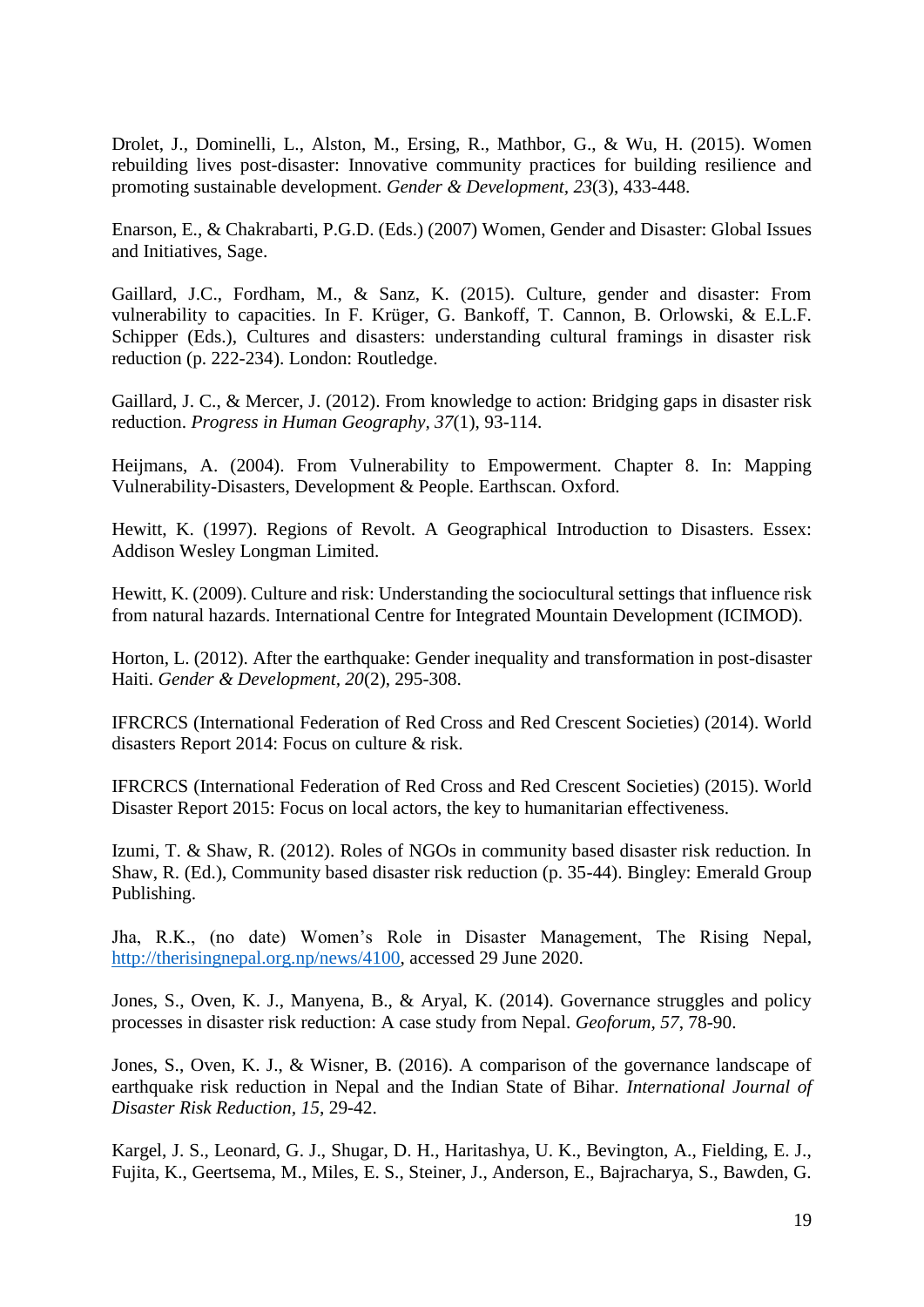W., Breashears, D. F., Byers, A., Collins, B., Dhital, M. R., Donnellan, A., Evans, T. L., Geai, M. L., Glasscoe, M. T., Green, D., Gurung, D. R., Heijenk, R., Hilborn, A., Hudnut, K., Huyck, C., Immerzeel, W. W., Liming, J., Jibson, R., Kääb, A., Khanal, N. R., Kirschbaum, D., Kraaijenbrink, P. D. A., Lamsal, D., Shiyin, L., Mingyang, L., McKinney, D., Nahirnick, N. K., Zhuotong, N., Ojha, S., Olsenholler, J., Painter, T. H., Pleasants, M., Pratima, K. C., Yuan, Q. I., Raup, B. H., Regmi, D., Rounce, D. R., Sakai, A., Donghui, S., Shea, J. M., Shrestha, A. B., Shukla, A., Stumm, D., van der Kooij, M., Voss, K., Xin, W., Weihs, B., Wolfe, D., Lizong, W., Xiaojun, Y., Yoder, M. R., & Anderson, E. (2016). Geomorphic and Geologic Controls of Geohazards Induced by Nepal's 2015 Gorkha Earthquake. *Science, 351* (6269).

Kelman, I., Lewis, J., Gaillard, JC, & Mercer, J. (2011). Participatory Action Research for Dealing with Disasters on Islands, *Island Studies Journal*, 6(1), 59-86.

Kindon, S., Pain, R., & Kesby, M. eds (2007) Participatory action research approaches and methods: connecting people, participation and place. Routledge.

Lavell, A., & Maskrey, A. (2015). The future of disaster risk management: An on-going discussion. UNDRR Publication. Retrieved from https://www.unisdr.org/we/inform/publications/35715.

Luna, E. M. (2014). Community-based Disaster Risk Reduction and Disaster Management. In A. López-Carresi, A., M. Fordham, B. Wisner, I. Kelman, & J. Gaillard (Eds.), Disaster Management: International Lessons in Risk Reduction, Response and Recovery. Routledge. Oxford.

Maskrey, A. (1989). Disaster Mitigation: A Community Based Approach. Oxford: Oxfam.

McCall, M. & Peters-Guarin, G. (2012). Participatory Action Research and Disaster Risk in The Routledge Handbook of Hazards and Disaster Risk Reduction, Routledge.

Ministry of Home Affairs (MoHA) (2018). Nepal Disaster Report, 2017: The Road to Sendai. Kathmandu: Government of Nepal. Retrieved on 2 October 2019, from <http://drrportal.gov.np/uploads/document/1321.pdf>

Mogafa (Ministry of Federal Affairs & General Administration, Government of Nepal (2020). [https://mofaga.gov.np](https://mofaga.gov.np/) (accessed 29 June 2020).

Moreno, J., & Shaw, D. (2018). Women's empowerment following disaster: a longitudinal study of social change. *Natural Hazards, 92*(1), 205-224.

Ojha, H.R., Cameron, J., Kumar, C., (2009). Deliberation or symbolic violence? The governance of community forestry in Nepal. *Forest Policy and Economics, 11*, 365-374.

Oven, K.J., Sigdel, S., Rana, S., Wisner, B., Datta, A., Jones, S. and Densmore, A. (2017). Review of the Nine Minimum Characteristics of a Disaster Resilient Community in Nepal. Research Report. Durham University, UK.

Pain, R. (2004). Social geography, participatory research *Progress in Human Geography* 28, 652–6.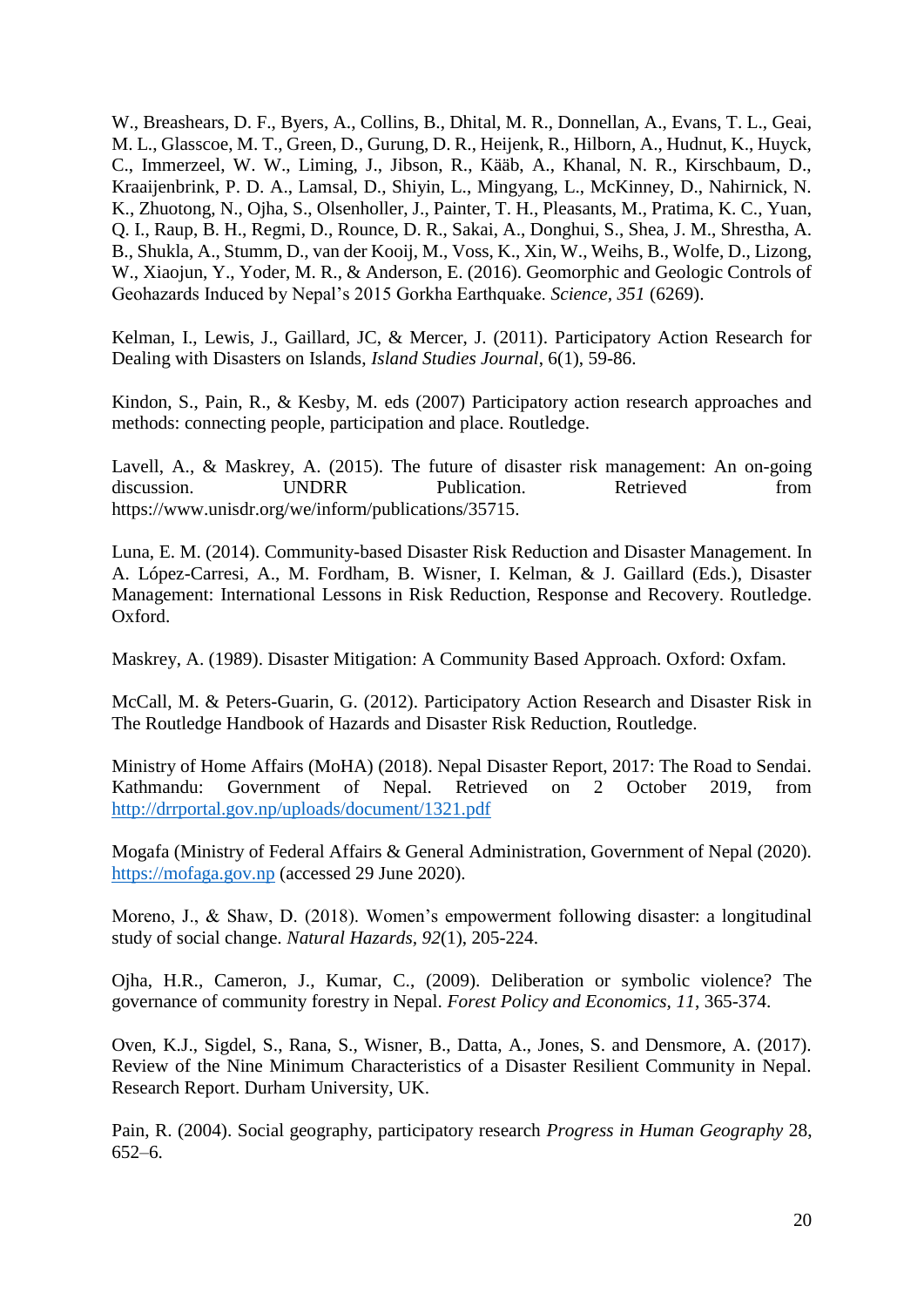Pain, R., Whitman, G., Milledge, D. & Lune Rivers Trust (2011). *Participatory Action Research Toolkit: An Introduction to Using PAR as an Approach to Learning, Research and Action.*

Ramalho, J. (2019a). Risk, Resilience and Responsibilisation: Gendered Participation and Empowerment in Informal Settlements of Metro Cebu, the Philippines (Unpublished doctorial thesis). London School of Economics: London.

Ramalho, J. (2019b). Empowerment in the era of resilience-building: gendered participation in community-based (disaster) risk management in the Philippines. *International Development Planning Review, 41*(2), 129-148.

Rolsted, M., & Raju, E. (2019). Addressing Capacities of Local Communities in a Changing Context in Nepal. In Global Assessment Report on Disaster Risk Reduction 2019. United Nations Publications.

Rushton, A., Phibbs, S., Kenney, C., & Anderson C. (2020) The gendered body politic in disaster policy and practice, *International Journal of Disaster Risk Reduction* 47, 1-6.

Ruszczyk, H.A. (2014). Local Understandings of Community Resilience in Earthquake Prone Nepal. Master of Arts thesis. Durham University, Durham.

Ruszczyk, H.A. (2017). The Everyday and Events: Understanding Risk Perceptions and Resilience in Urban Nepal. Doctoral thesis. Durham University, Durham.

Ruszczyk, H. A. (2018). A continuum of perceived urban risk–from the Gorkha earthquake to economic insecurity. *Environment and urbanization, 30*(1), 317-332.

Ruszczyk, H. A. (2019). Ambivalence towards discourse of disaster resilience. *Disasters, 43*(4), 818-839. Doi:10.1111/disa.12385

Ruszczyk, H. A. (2020). Newly Urban Nepal. *Urban Geography, 43*(4), 818-839. Doi:10.1111/disa.12385

Shaw, R. (2012). Overview of CBDRR. In Shaw, R. (Ed.), Community based disaster risk reduction (p. 3-17). Bingley: Emerald Group Publishing.

Sou, G. (2014). *Risk Perceptions and responses in disaster - prone cities of the Global South*. Manchester, University of Manchester.

Thapa, V. & Pathranarakul, P. (2019). Gender inclusiveness in disaster risk governance for sustainable recovery of 2015 Gorkha Earthquake, Nepal, *International Journal of Disaster Risk Reduction* 34, 209-219.

UN Women (2016) Time to act on gender, climate change and disaster risk reduction. The United Nations Entity for Gender Equality and the Empowerment of Women.

Wisner, B., Berger, G., & Gaillard, J. C. (2017). We've seen the future, and it's very diverse: beyond gender and disaster in West Hollywood, California. *Gender, Place & Culture, 24*(1), 27-36.